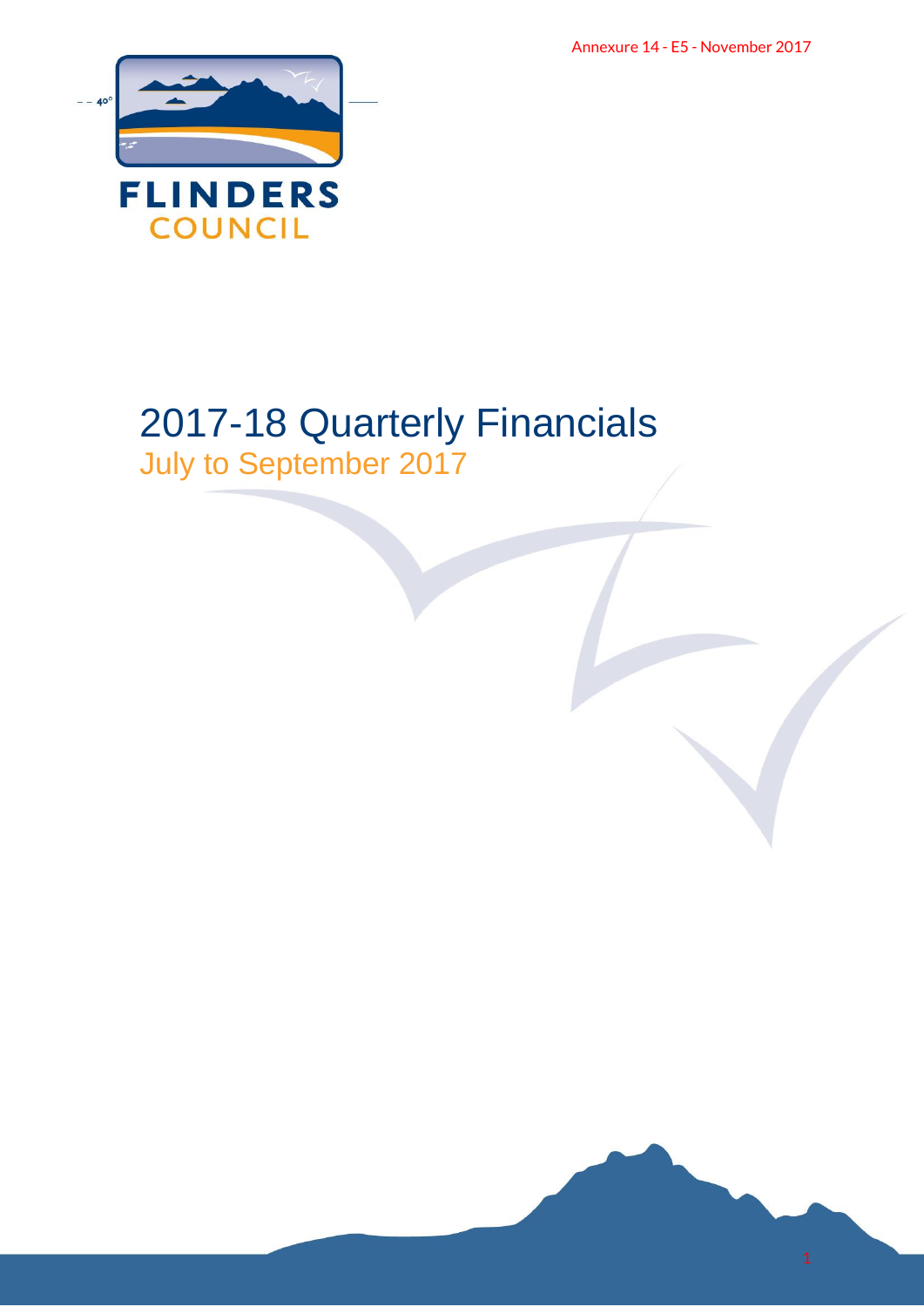# **1. Estimated Income Statement**

| 1,555,594<br>940,913<br>88,563<br>2,853,667<br>92,553<br>(13,074)<br>5,518,217<br>1,967,163<br>1,313,020<br>526,683<br>1,498,752<br>135,641<br>5,441,259 | 1,595,573<br>1,034,221<br>180,000<br>1,368,694<br>70,999<br>4,249,487<br>2,241,301<br>1,415,704<br>616,750<br>1,443,255<br>89,376<br>5,806,386 | 1,609,455<br>107,244<br>27,118<br>215,997<br>10,937<br>1,970,752<br>474,530<br>366,045<br>100,701<br>360,814<br>44,330 | 1,548,343<br>258,555<br>45,000<br>$\overline{\phantom{a}}$<br>342,174<br>18,000<br>2,212,072<br>557,625<br>324,239<br>154,188<br>360,814 | (61, 112)<br>151,311<br>17,882<br>126,177<br>7,063<br>241,320<br>78,949<br>(23, 361)<br>53,487 |
|----------------------------------------------------------------------------------------------------------------------------------------------------------|------------------------------------------------------------------------------------------------------------------------------------------------|------------------------------------------------------------------------------------------------------------------------|------------------------------------------------------------------------------------------------------------------------------------------|------------------------------------------------------------------------------------------------|
|                                                                                                                                                          |                                                                                                                                                |                                                                                                                        |                                                                                                                                          |                                                                                                |
|                                                                                                                                                          |                                                                                                                                                |                                                                                                                        |                                                                                                                                          |                                                                                                |
|                                                                                                                                                          |                                                                                                                                                |                                                                                                                        |                                                                                                                                          |                                                                                                |
|                                                                                                                                                          |                                                                                                                                                |                                                                                                                        |                                                                                                                                          |                                                                                                |
|                                                                                                                                                          |                                                                                                                                                |                                                                                                                        |                                                                                                                                          |                                                                                                |
|                                                                                                                                                          |                                                                                                                                                |                                                                                                                        |                                                                                                                                          |                                                                                                |
|                                                                                                                                                          |                                                                                                                                                |                                                                                                                        |                                                                                                                                          |                                                                                                |
|                                                                                                                                                          |                                                                                                                                                |                                                                                                                        |                                                                                                                                          |                                                                                                |
|                                                                                                                                                          |                                                                                                                                                |                                                                                                                        |                                                                                                                                          |                                                                                                |
|                                                                                                                                                          |                                                                                                                                                |                                                                                                                        |                                                                                                                                          |                                                                                                |
|                                                                                                                                                          |                                                                                                                                                |                                                                                                                        |                                                                                                                                          |                                                                                                |
|                                                                                                                                                          |                                                                                                                                                |                                                                                                                        |                                                                                                                                          | $\overline{\phantom{0}}$                                                                       |
|                                                                                                                                                          |                                                                                                                                                |                                                                                                                        | 22,344                                                                                                                                   | (21, 986)                                                                                      |
|                                                                                                                                                          |                                                                                                                                                | 1,346,420                                                                                                              | 1,419,210                                                                                                                                | 87,089                                                                                         |
| 76,958                                                                                                                                                   | (1, 556, 899)                                                                                                                                  | 624,332                                                                                                                | 792,862                                                                                                                                  | 154,232                                                                                        |
| 210,245                                                                                                                                                  | 50,000                                                                                                                                         |                                                                                                                        | 12,500                                                                                                                                   | 12,500                                                                                         |
| 287,203                                                                                                                                                  | (1, 506, 899)                                                                                                                                  | 624,332                                                                                                                | 805,362                                                                                                                                  | 166,732                                                                                        |
|                                                                                                                                                          |                                                                                                                                                |                                                                                                                        |                                                                                                                                          |                                                                                                |
|                                                                                                                                                          |                                                                                                                                                |                                                                                                                        |                                                                                                                                          | (322, 152)                                                                                     |
|                                                                                                                                                          |                                                                                                                                                |                                                                                                                        |                                                                                                                                          |                                                                                                |
|                                                                                                                                                          | $\overline{a}$                                                                                                                                 |                                                                                                                        |                                                                                                                                          |                                                                                                |
|                                                                                                                                                          |                                                                                                                                                |                                                                                                                        |                                                                                                                                          |                                                                                                |
|                                                                                                                                                          | -                                                                                                                                              |                                                                                                                        | -                                                                                                                                        | $\overline{\phantom{a}}$                                                                       |
|                                                                                                                                                          |                                                                                                                                                |                                                                                                                        |                                                                                                                                          | (322, 152)                                                                                     |
|                                                                                                                                                          |                                                                                                                                                |                                                                                                                        |                                                                                                                                          | (155, 421)                                                                                     |
|                                                                                                                                                          | (3,061,000)<br>1,498,752<br>(35, 805)<br>1,447,000<br>(151, 053)<br>136,151                                                                    | (1, 565, 305)<br>1,443,255<br>(37, 215)<br>(159, 265)<br>(1,666,164)                                                   | (69, 174)<br>360,814<br>291,640<br>915,972                                                                                               | (391, 326)<br>360,814<br>(30, 513)<br>774,850                                                  |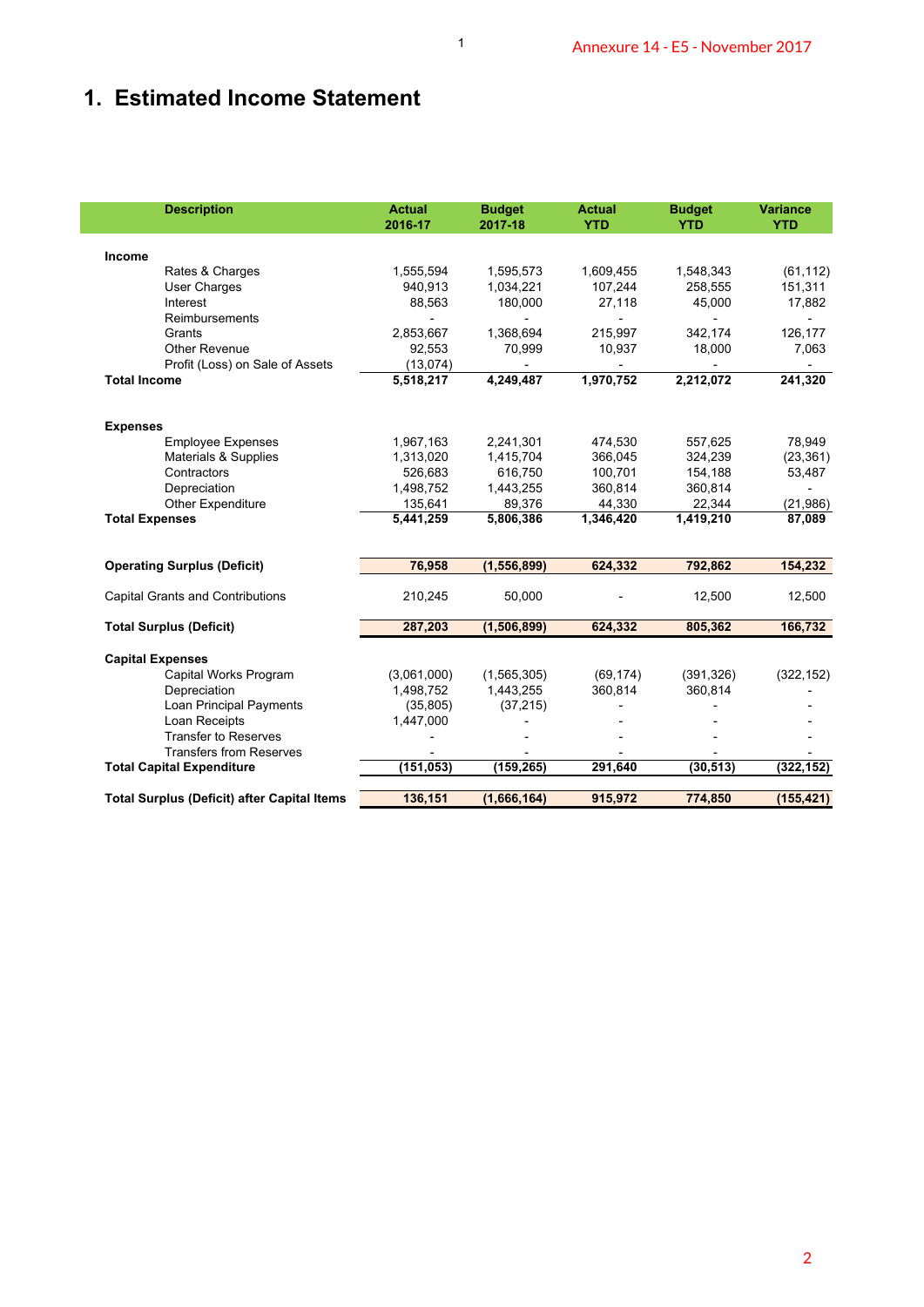## **2. Overall Budget**

|                                                                                       | <b>Actual</b><br>2016-17 | <b>Budget</b><br>2017-18 | <b>Actual</b><br><b>YTD</b> | <b>Budget</b><br><b>YTD</b> | Variance<br><b>YTD</b> |
|---------------------------------------------------------------------------------------|--------------------------|--------------------------|-----------------------------|-----------------------------|------------------------|
| Income                                                                                |                          |                          |                             |                             |                        |
| Airport - Fees & Charges                                                              |                          |                          |                             |                             |                        |
| Airport - Other Income<br><b>Airport Landing Charges</b>                              | \$6,164<br>\$92,673      | \$6,000<br>\$95,000      | \$0<br>\$15,965             | \$1,500<br>\$23,750         | \$1,500<br>\$7,785     |
| Airport Passenger Service Charge                                                      | \$197,685                | \$200,000                | \$34,425                    | \$50,000                    | \$15,575               |
| <b>Airport Terminal Rental</b>                                                        | \$17,377                 | \$14,868                 | \$6,264                     | \$3,717                     | (\$2,547)              |
| <b>Total Airport - Fees &amp; Charges</b>                                             | \$313,899                | \$315,868                | \$56,655                    | \$78,967                    | \$22,312               |
| <b>Contributions &amp; Reimbursements</b>                                             | \$0                      | \$8,500                  | \$0                         | \$2,125                     | \$2,125                |
| Public Open Space Contribution<br>Youth Program Contributions                         | \$2,177                  | \$2,000                  | \$0                         | \$500                       | \$500                  |
| SES Contributions - MAIB Refunds                                                      | \$0                      | \$275                    | \$0                         | \$69                        | \$69                   |
| <b>Total Contributions &amp; Reimbursements</b>                                       | \$2,177                  | \$10,775                 | \$0                         | \$2,694                     | \$2,694                |
| <b>Corporate Services - Fees &amp; Charges</b><br>Flinders Art & Entertainment Centre | \$529                    | \$0                      | \$0                         | \$0                         | \$0                    |
| Halls & Recreation Facilities Hire                                                    | \$1,962                  | \$3,500                  | \$833                       | \$875                       | \$42                   |
| Photocopies/Facsimiles                                                                | \$1,404                  | \$2,000                  | \$383                       | \$500                       | \$117                  |
| <b>Total Corporate Services - Fees &amp; Charges</b>                                  | \$3,895                  | \$5,500                  | \$1,216                     | \$1,375                     | \$159                  |
| Development Services - Fees & Charges                                                 |                          |                          |                             |                             |                        |
| 132 & 337 Certificates<br>Ammendment to Planning Permits                              | \$12,326<br>\$0          | \$11,500<br>\$500        | \$3,759<br>\$0              | \$2,875<br>\$125            | (\$884)<br>\$125       |
| B.C.I. Training Levy                                                                  | \$215                    | \$1,500                  | \$20                        | \$375                       | \$355                  |
| <b>Building Fees</b><br>Building Levy (Justice Dept)                                  | \$12,550<br>\$173        | \$12,500<br>\$1,000      | \$1,650<br>\$388            | \$3,125<br>\$250            | \$1,475<br>( \$138)    |
| Development Application Fees                                                          | \$10,980                 | \$10,000                 | \$2,550                     | \$2,500                     | (\$50)                 |
| Dog Infringements                                                                     | \$350                    | \$500                    | \$0                         | \$125                       | \$125                  |
| Dog Registration Fees<br>Food Premises Registrations                                  | \$10,584<br>\$5,277      | \$6,100<br>\$5,500       | \$1,205<br>\$4,357          | \$1,525<br>\$1,375          | \$320<br>(\$2,982)     |
| Immunisations                                                                         | \$196                    | \$0                      | \$0                         | \$0                         | \$0                    |
| Health Licence Fees and Fines                                                         | \$0<br>\$3,850           | \$0<br>\$5,000           | \$0<br>\$400                | \$0<br>\$1,250              | \$0<br>\$850           |
| Permit Authority Fees<br>Planning - Advertising Fee                                   | \$8,457                  | \$12,875                 | \$3,394                     | \$3,219                     | (\$175)                |
| <b>Plumbing Fees</b>                                                                  | \$6,580                  | \$10,000                 | \$1,540                     | \$2,500                     | \$960                  |
| Special Plumbing Fees<br><b>Subdivision Fees</b>                                      | \$0<br>\$1,490           | \$1,500<br>\$5,000       | \$0<br>\$0                  | \$375<br>\$1,250            | \$375<br>\$1,250       |
| Total Development Services - Fees & Charges                                           | \$73,029                 | \$83,475                 | \$19,262                    | \$20,869                    | \$1,606                |
| Grants                                                                                |                          |                          |                             |                             |                        |
| Grants - Financial Assistance                                                         | \$1,967,434              | \$667,861                | \$162,649                   | \$166.965                   | \$4.316                |
| Grants - Operational GST Free<br>Grants - Operational GST Inc                         | \$281,726<br>\$122,290   | \$200,000<br>\$106,696   | \$0<br>\$53,348             | \$50,000<br>\$26,674        | \$50,000<br>(\$26,674) |
| Grants - Roads to Recovery                                                            | \$482,217                | \$394,137                | \$0                         | \$98,534                    | \$98,534               |
| Grants - Capital Projects                                                             | \$210,245                | \$50,000<br>\$1,418,694  | \$0                         | \$12,500                    | \$12,500               |
| <b>Total Grants</b>                                                                   | \$3,063,912              |                          | \$215,997                   | \$354,674                   | \$138,677              |
| Infrastructure Services - Fees & Charges                                              |                          |                          |                             | \$8,094                     |                        |
| Cemetery Fees<br><b>DOSG Contract</b>                                                 | \$33,987<br>\$116,745    | \$32,375<br>\$161,293    | \$4,000<br>\$0              | \$40,323                    | \$4,094<br>\$40,323    |
| <b>Equipment Hire</b>                                                                 | \$265                    | \$250                    | \$22                        | \$63                        | \$41                   |
| Private Works<br>Rental Received - Buildings                                          | \$386,038<br>\$878       | \$400,000<br>\$8,320     | \$23,929<br>\$0             | \$100,000<br>\$2,080        | \$76,071<br>\$2,080    |
| <b>Staff Housing Rent</b>                                                             | \$10,000                 | \$16,640                 | \$2,160                     | \$4,160                     | \$2,000                |
| Total Infrastructure Services - Fees & Charges                                        | \$547,913                | \$618,878                | \$30,111                    | \$154,720                   | \$124,609              |
| <b>Interest Income</b>                                                                |                          |                          |                             |                             |                        |
| Interest Income<br>Interest & Penalties on Overdue Rates                              | \$62,359<br>\$26,204     | \$150,000<br>\$30,000    | \$26,386<br>\$732           | \$37,500<br>\$7,500         | \$11,114<br>\$6,768    |
| <b>Total Interest Income</b>                                                          | \$88,563                 | \$180,000                | \$27,118                    | \$45,000                    | \$17,882               |
| Rates                                                                                 |                          |                          |                             |                             |                        |
| Rate - Fire Levy                                                                      | \$59,938                 | \$62,973                 | \$64,292                    | \$15,743                    | (\$48,549)             |
| Rate - Waste Management Rate<br>Rates - General Rate                                  | \$185,136<br>\$1,310,040 | \$0<br>\$1,532,600       | \$0<br>\$1,546,404          | \$0<br>\$1,532,600          | \$0<br>(\$13,804)      |
| Rates - Pensioner Remission - Fire Levy                                               | \$661                    | \$0                      | (\$837)                     | \$0                         | \$837                  |
| Rates - Pensioner Remission - State Govt. 30%                                         | $-$181$                  | \$0                      | (\$404)                     | \$0                         | \$404                  |
| <b>Total Rates</b>                                                                    | \$1,555,594              | \$1,595,573              | \$1,609,455                 | \$1,548,343                 | (\$61,112)             |
| <b>Total Income</b>                                                                   | \$5,648,983              | \$4,228,763              | \$1,959,815                 | \$2,206,641                 | \$246,826              |
| <b>Bad Debts Recovered</b>                                                            | \$5,169                  | \$0                      | (\$470)                     | \$0                         | \$470                  |
| Other Revenue - GST Free                                                              | \$21,581                 | \$8,500                  | \$3,491                     | \$2,125                     | (\$1,366)              |
| Other Revenue - GST Inc<br>Sale of Assets                                             | \$12,167<br>\$2,206      | \$8,500<br>\$0           | \$2,899<br>\$0              | \$2,375<br>\$0              | (\$524)<br>\$0         |
| TasWater - Tax Equiv & Dividends                                                      | \$53,636                 | \$53,999                 | \$5,017                     | \$13,500                    | \$8,483                |
| <b>Total Other Income</b>                                                             | \$94,759                 | \$70,999                 | \$10,937                    | \$18,000                    | \$7,063                |
| <b>Net Income</b>                                                                     | \$5,743,742              | \$4,299,762              | \$1,970,752                 | \$2,224,641                 | \$253,889              |
| <b>Less Operating Expenses</b>                                                        |                          |                          |                             |                             |                        |
| Depreciation                                                                          |                          |                          |                             |                             |                        |
| Ammortisation on Municipal Revaluation<br>Depreciation - Bridges                      | \$7,933<br>\$129,610     | \$11,333<br>\$78,500     | \$2,833<br>\$19,625         | \$2,833<br>\$19,625         | \$0<br>\$0             |
| Depreciation - Building                                                               | \$41,970                 | \$72,900                 | \$18,225                    | \$18,225                    | \$0                    |
| Depreciation - Footpaths                                                              | \$28,841                 | \$28,000                 | \$7,000                     | \$7,000                     | \$0                    |
| Depreciation - Furniture & Fittings<br>Depreciation - Infrastructure                  | \$17,067<br>\$128,830    | \$18,800<br>\$117,000    | \$4,700<br>\$29,250         | \$4,700<br>\$29,250         | \$0<br>\$0             |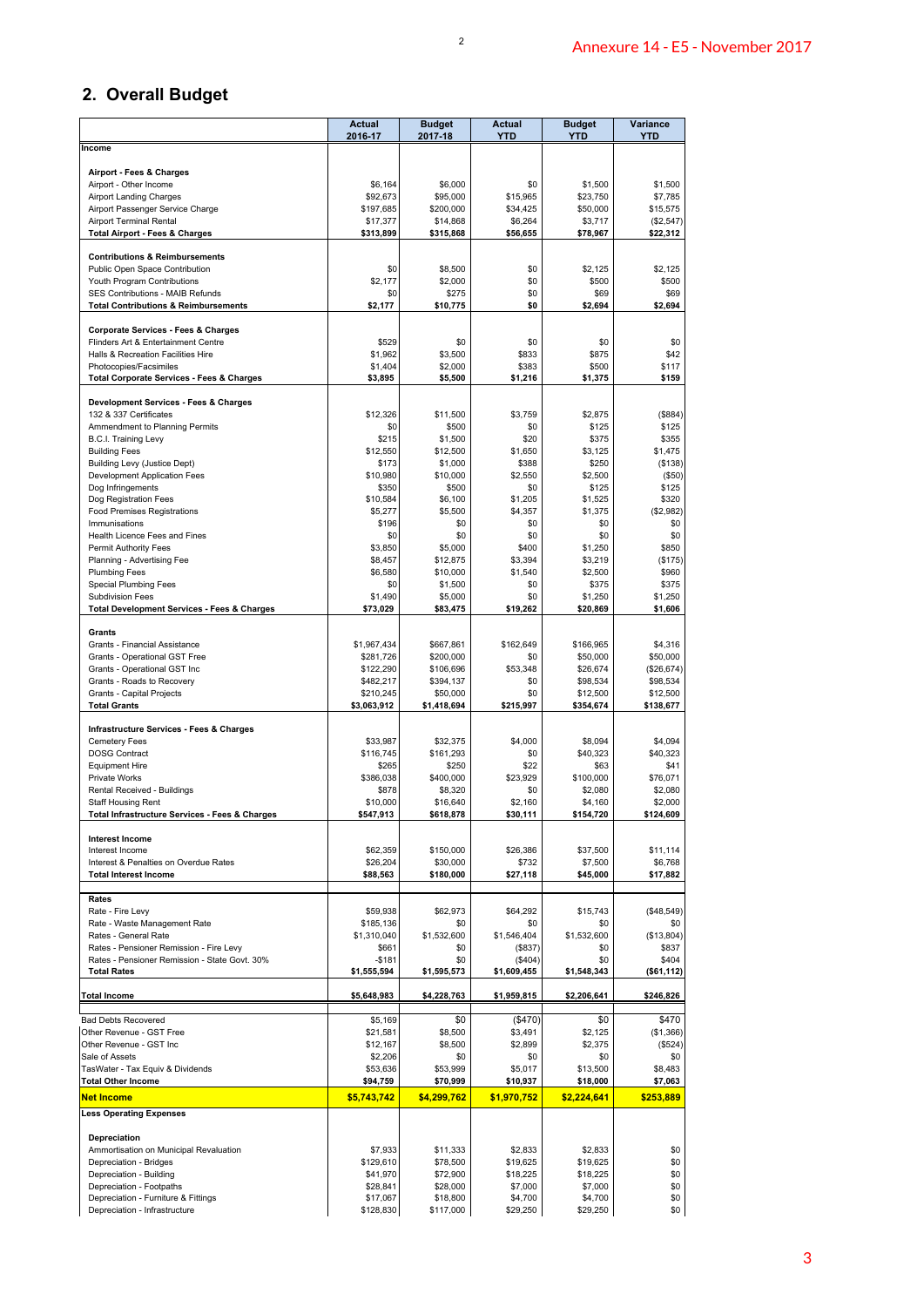|                                                                                          | <b>Actual</b><br>2016-17 | <b>Budget</b><br>2017-18 | <b>Actual</b><br><b>YTD</b> | <b>Budget</b><br><b>YTD</b> | Variance<br><b>YTD</b> |
|------------------------------------------------------------------------------------------|--------------------------|--------------------------|-----------------------------|-----------------------------|------------------------|
| Depreciation - Leasehold Improvements                                                    | \$8,782                  | \$46,580                 | \$11,645                    | \$11,645                    | \$0                    |
| Depreciation - Plant & Equipment<br>Depreciation - Roads                                 | \$305,499<br>\$808,324   | \$285,142<br>\$772,500   | \$71,286<br>\$193,125       | \$71,286<br>\$193,125       | \$0<br>\$0             |
| Depreciation - Waste Infrastructure                                                      | \$15,045                 | \$8,050                  | \$2,013                     | \$2,013                     | \$0                    |
| Depreciation - Stormwater Infrastructure<br><b>Total Depreciation</b>                    | \$6,852<br>\$1,498,752   | \$4,450<br>\$1,443,255   | \$1,113<br>\$360,814        | \$1,113<br>\$360,814        | \$0<br>\$0             |
|                                                                                          |                          |                          |                             |                             |                        |
| <b>Employee Costs</b><br>Employee Costs - Allowances                                     | \$32,277                 | \$35,150                 | \$7,796                     | \$8,788                     | \$1,751                |
| Employee Costs - FBT Payable                                                             | \$4,814                  | \$5,000                  | \$0                         | \$1,250                     | \$1,250                |
| Employee Costs - Medical Expenses (Inc Workers Comp)<br>Employee Costs - Overtime        | \$1,344<br>\$51,497      | \$3,050<br>\$46,750      | \$488<br>\$7,888            | \$763<br>\$11,688           | \$275<br>\$3,799       |
| Employee Costs - Payroll Tax                                                             | \$43,658                 | \$40,000                 | \$13,879                    | \$10,000                    | (\$3,879)              |
| Employee Costs - Salaries and Wages                                                      | \$1,560,523              | \$1,780,480              | \$347,266                   | \$445,120                   | \$97,854               |
| Employee Costs - Superannuation<br>Employee Costs - Training, Conferences and Seminars   | \$191,844<br>\$38,427    | \$221,714<br>\$60,000    | \$42,910<br>\$8,570         | \$55,428<br>\$12,500        | \$12,519<br>(\$1,195)  |
| Employee Costs - Uniform                                                                 | \$1,953                  | \$4,200                  | \$775                       | \$850                       | \$294                  |
| Employee Costs - Workers Compensation Insurance<br><b>Total Employee Costs</b>           | \$40,827<br>\$1,967,163  | \$44,958<br>\$2,241,301  | \$44,958<br>\$474,530       | \$11,239<br>\$557,625       | (\$33,718)<br>\$78,949 |
| <b>Materials &amp; Contracts</b>                                                         |                          |                          |                             |                             |                        |
| Advertising                                                                              | \$16,274                 | \$17,125                 | \$4,683                     | \$4,281                     | (\$402)                |
| Analysis and Environmental Sampling Fees                                                 | \$360                    | \$500                    | \$370                       | \$125                       | (\$245)                |
| <b>Audit Fees</b><br>Audit Committee Fee                                                 | \$29,650<br>\$0          | \$27,300<br>\$7,500      | (\$9,276)<br>\$0            | \$6.825<br>\$1,875          | \$16,101<br>\$1,875    |
| <b>Bank Charges</b>                                                                      | \$5,834                  | \$7,000                  | \$5,038                     | \$1,750                     | (\$3,288)              |
| Chemicals                                                                                | \$0                      | \$500                    | \$0                         | \$125                       | \$125                  |
| Cleaning<br><b>Community Development Programs</b>                                        | \$4,618<br>\$0           | \$4,000<br>\$14,500      | \$1,413<br>\$0              | \$1,000<br>\$3,625          | ( \$413)<br>\$3,625    |
| <b>Community Events</b>                                                                  | \$0                      | \$7,500                  | \$131                       | \$1,875                     | \$1,744                |
| <b>Consulting Services</b>                                                               | \$526,683                | \$464,250                | \$79,760                    | \$116,063                   | \$36,302               |
| <b>Contractor Services</b><br>Council Member Allowances                                  | \$0<br>\$100,688         | \$145,000<br>\$93,747    | \$20,941<br>\$15,625        | \$36,250<br>\$0             | \$15,309<br>\$0        |
| Council Member Expenses                                                                  | \$25,764                 | \$25,000                 | \$2,820                     | \$0                         | \$0                    |
| Council Member Training                                                                  | \$225                    | \$0                      | \$0                         | \$0                         | \$0                    |
| <b>Debt Collection</b>                                                                   | \$10,424                 | \$10,000                 | \$2,538                     | \$2,500                     | (\$38)                 |
| Donations and Gifts<br>Events & Marketing                                                | \$11,302<br>\$98,759     | \$0<br>\$64,000          | \$576<br>\$45,275           | \$0<br>\$16,000             | (\$576)<br>(\$29,275)  |
| Fert Isle Forum                                                                          | \$0                      | \$6,700                  | \$0                         | \$1,675                     | \$1,675                |
| Fire Service Levy                                                                        | \$57,558                 | \$60,550                 | \$15,114                    | \$15,138                    | \$24                   |
| Freight<br>Furneaux Island Festival                                                      | \$21,382<br>\$0          | \$11,050<br>\$25,000     | \$3,195<br>\$0              | \$2,763<br>\$6,250          | ( \$433)<br>\$6,250    |
| <b>General Expenses</b>                                                                  | \$272,267                | \$65,000                 | \$8,272                     | \$16,250                    | \$7,978                |
| <b>Immunisation Costs</b>                                                                | \$693                    | \$500                    | \$0                         | \$125                       | \$125                  |
| Insurance                                                                                | \$73,426                 | \$86,211                 | \$86,813                    | \$21,553                    | (\$65,260)             |
| Interest<br><b>IT Expenses</b>                                                           | \$24,694<br>\$34,081     | \$24,866<br>\$26,000     | (\$1,520)<br>\$291          | \$6,217<br>\$6,500          | \$7,737<br>\$6,209     |
| Land Tax                                                                                 | \$31,124                 | \$32,000                 | \$0                         | \$8,000                     | \$8,000                |
| Leases                                                                                   | \$30,617                 | \$31,000                 | \$27,741                    | \$7,750                     | (\$19,991)             |
| <b>Legal Expenses</b><br>Licence Fees                                                    | \$41,503<br>\$33,571     | \$35,000<br>\$27,350     | \$15,700<br>\$3,049         | \$8,750<br>\$6,838          | (\$6,950)<br>\$3,788   |
| Materials & Equipment                                                                    | \$134,008                | \$247,300                | \$29,000                    | \$61,825                    | \$32,825               |
| Minor Plant Purchase                                                                     | \$545                    | \$1,450                  | \$0                         | \$363                       | \$363                  |
| Motor Vehicle Fuel<br>Photocopier                                                        | \$487<br>\$22,150        | \$0<br>\$22,500          | \$0<br>\$4,247              | \$0<br>\$5,625              | \$0<br>\$1,378         |
| Plant Hire - Internal Charges                                                            | \$106,706                | \$215,600                | \$57,936                    | \$53,900                    | (\$4,036)              |
| Postage                                                                                  | \$4,940                  | \$4,850                  | \$1,454                     | \$1,213                     | (\$241)                |
| <b>Planning Scheme Expenses</b><br>Printing & Stationery                                 | \$4,777<br>\$6,442       | \$5,000<br>\$7,400       | \$0<br>\$1,749              | \$1,250<br>\$1,850          | \$1,250<br>\$101       |
| Protective Clothing & Safety Equipment                                                   | \$4,681                  | \$4,000                  | \$1,162                     | \$1,000                     | (\$162)                |
| Repairs & Maintenance                                                                    | \$1,947                  | \$5,000                  | \$0                         | \$1,250                     | \$1,250                |
| School Holiday Programs                                                                  | \$0                      | \$10,000                 | \$2,575                     | \$2,500                     | (\$75)                 |
| Security & Fire Prevention<br><b>SES MAIB Related Expenses</b>                           | \$628<br>\$0             | \$2,100<br>\$275         | \$0<br>\$0                  | \$525<br>\$69               | \$525<br>\$69          |
| Settlement Discount - Rates Payments                                                     | \$16,501                 | \$16,500                 | \$6,591                     | \$4,125                     | (\$2,466)              |
| Stamp Duty                                                                               | \$0                      | \$0                      | \$57                        | \$0                         | (\$57)                 |
| Subscriptions/Publications<br><b>Supplementary Revaluations</b>                          | \$54,153<br>\$3,419      | \$52,000<br>\$5,000      | \$45,180<br>\$1,100         | \$13,000<br>\$1,250         | (\$32,180)<br>\$150    |
| Telephone & Internet                                                                     | \$69,051                 | \$69,806                 | \$13,572                    | \$17,452                    | \$3,880                |
| Rehabilitation                                                                           | \$0                      | \$10,000                 | \$0                         | \$2,500                     | \$2,500                |
| Travel Expenses - Airfare                                                                | \$40,023                 | \$53,240                 | \$3,818                     | \$13,310                    | \$9,492                |
| Travel Expenses - Car Hire and Accommodation<br>Utility Costs (Gas, Electricity & Water) | \$19,175<br>\$32,503     | \$38,300<br>\$30,600     | \$4,147<br>\$9,874          | \$9,575<br>\$7,650          | \$5,428<br>(\$2,224)   |
| Web Page Design & Modifications                                                          | \$860                    | \$1,000                  | \$65                        | \$250                       | \$185                  |
| Wreaths/Flowers                                                                          | \$192                    | \$250                    | \$0                         | \$63                        | \$63                   |
| Roundings<br>Rounding                                                                    | $-$1$                    | \$10                     | \$0                         | \$3                         | \$3                    |
| <b>Total Roundings</b>                                                                   | (51)                     | \$10                     | \$0                         | \$3                         | \$3                    |
| <b>Total Materials &amp; Contracts</b>                                                   | \$1,974,682              | \$2,121,330              | \$511,076                   | \$500,646                   | \$8,014                |
| <b>Other Expenses</b>                                                                    |                          |                          | \$0                         | \$125                       |                        |
| Bad & Doubtful Debts<br>Loss on Disposal of Assets                                       | \$662<br>\$15,280        | \$500<br>\$0             | \$0                         | \$0                         | \$125<br>\$0           |
|                                                                                          | \$15,942                 | \$500                    | \$0                         | \$125                       | \$125                  |
| <b>Total Other Expenses</b>                                                              |                          |                          |                             |                             |                        |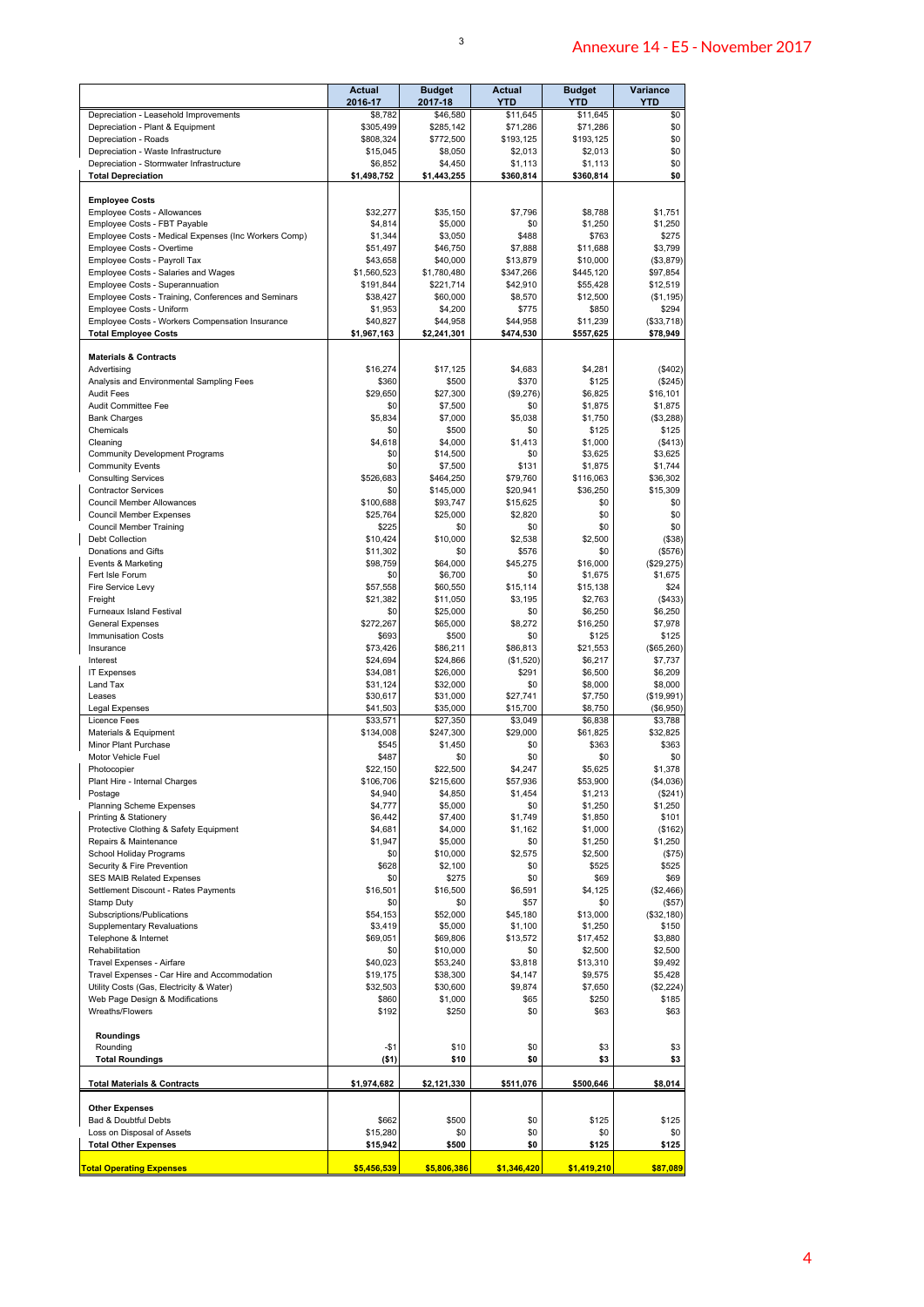# **3. Capital Works Program**

|                                                                                    |                          | <b>Budget</b>       | <b>Actual</b>                                        | <b>Variance</b>  |
|------------------------------------------------------------------------------------|--------------------------|---------------------|------------------------------------------------------|------------------|
| <b>Administrative Support</b>                                                      | <b>Dept</b>              | 2017-18             | <b>YTD</b>                                           | YTD              |
|                                                                                    |                          |                     |                                                      |                  |
| Office Computer Systems<br>Records Management                                      | <b>ADM</b><br><b>ADM</b> | 5,000               | $\blacksquare$<br>$\blacksquare$                     | 5,000            |
| <b>Records Storage Facility</b>                                                    | <b>ADM</b>               | $\blacksquare$      | $\overline{\phantom{a}}$                             |                  |
| <b>Total Administrative Support</b>                                                |                          | 5,000               | $\blacksquare$                                       | 5,000            |
| <b>Roads</b>                                                                       |                          |                     |                                                      |                  |
| <b>Footpaths</b><br>Footpaths Program (Inc. West St & Barr St)                     | <b>RDS</b>               | 60,000              | $\overline{\phantom{a}}$                             | 60,000           |
| <b>Sub-Total Footpaths</b>                                                         |                          | 60,000              | $\blacksquare$                                       | 60,000           |
| <b>Bridges</b>                                                                     |                          |                     |                                                      |                  |
| Capital Improvements - Bridge Guard Rails                                          | <b>RDS</b>               | 145,000             | ÷.                                                   | 145,000          |
|                                                                                    |                          |                     |                                                      |                  |
| <b>Sub-Total Bridges</b>                                                           |                          | 145,000             | $\blacksquare$                                       | 145,000          |
| <b>Reseals</b><br>West St                                                          | <b>RDS</b>               | 80,000              | 12,243                                               | 67,757           |
| <b>Gunter Street</b>                                                               | <b>RDS</b>               | 14,580              |                                                      | 14,580           |
| Holloway Street                                                                    | <b>RDS</b>               | $\overline{7}, 128$ | -                                                    | 7,128            |
| Gunter Street - Prime & Seal                                                       | <b>RDS</b>               | 34,425              | $\blacksquare$                                       | 34,425           |
| Holloway Street - Prime & Seal<br>Davies Street                                    | <b>RDS</b><br><b>RDS</b> | 16,830<br>$\sim$    | $\sim$<br>$\blacksquare$                             | 16,830           |
| Lackrana Road - Reseal                                                             | <b>RDS</b>               | 45,360              | $\blacksquare$                                       | 45,360           |
| Lackrana Road - Reconstruction                                                     | <b>RDS</b>               | $\sim$              | $\blacksquare$                                       |                  |
| Memana Road                                                                        | <b>RDS</b>               | 32,400              | $\blacksquare$                                       | 32,400           |
| Melrose Road                                                                       | <b>RDS</b>               | ÷,                  | ÷.                                                   |                  |
| Palana Road - Reseal                                                               | RDS                      |                     | $\overline{\phantom{a}}$                             |                  |
| <b>Pt Davies</b><br>Coast Rd                                                       | RDS<br><b>RDS</b>        | 51,840<br>32,400    | $\sim$<br>÷.                                         | 51,840<br>32,400 |
| Stablisation of 5550 mtrs and Sealing 3350 mtrs road                               | <b>RDS</b>               |                     |                                                      |                  |
| <b>Sub-Total Reseals</b>                                                           |                          | 314,963             | 12,243                                               | 302,720          |
| Resheeting                                                                         |                          |                     |                                                      |                  |
| <b>Marshall Bay</b>                                                                | <b>RDS</b>               | 5,700               | $\overline{\phantom{a}}$                             | 5,700            |
| <b>Boat Harbour</b>                                                                | <b>RDS</b>               | 9,200               | $\blacksquare$                                       | 9,200            |
| Coast Road<br>Cameron's Inlet Road                                                 | RDS<br><b>RDS</b>        | 9,200<br>8,800      | $\overline{\phantom{a}}$                             | 9,200<br>8,800   |
| Fairhaven Road                                                                     | <b>RDS</b>               | 17,100              | $\overline{\phantom{a}}$                             | 17,100           |
| Conways Road                                                                       | <b>RDS</b>               | 9,000               | $\overline{\phantom{a}}$                             | 9,000            |
| <b>Big River</b>                                                                   | <b>RDS</b>               | 4,200               | $\overline{\phantom{a}}$                             | 4,200            |
| <b>Trousers Point</b>                                                              | <b>RDS</b>               | 4,500               |                                                      | 4,500            |
| West End Road                                                                      | <b>RDS</b>               | 10,900              | 10,937                                               | (37)             |
| Five Mile Road                                                                     | <b>RDS</b>               | 10,900              |                                                      | 10,900           |
| Wingaroo Road<br>Melrose Road                                                      | RDS<br><b>RDS</b>        | 16,350<br>17,100    | $\overline{\phantom{a}}$<br>$\overline{\phantom{a}}$ | 16,350<br>17,100 |
| <b>Badger Cnr Road</b>                                                             | <b>RDS</b>               | 8,600               | $\overline{\phantom{a}}$                             | 8,600            |
| Palana Road                                                                        | <b>RDS</b>               | 78,400              | $\blacksquare$                                       | 78.400           |
| <b>Madeleys</b>                                                                    | <b>RDS</b>               | 4,500               | $\mathbf{r}$                                         | 4,500            |
| <b>Sub-Total Resheeting</b>                                                        |                          | 214,450             | 10,937                                               | 203,513          |
| <b>TOTAL Roads</b><br><b>Waste Management</b>                                      |                          | 734,413             | 23,180                                               | 711,233          |
|                                                                                    |                          |                     |                                                      |                  |
| Whitemark site improvements                                                        | <b>WST</b>               | 100,000             | 1,324                                                | 98,676           |
| Rehabilitation of insitu purtrescible cell<br>Construction of new putrescible cell | <b>WST</b><br><b>WST</b> | 80,000<br>90,000    |                                                      | 80,000<br>90,000 |
| <b>TOTAL Waste Management</b>                                                      |                          | 270,000             | 1,324                                                | 268,676          |
| Town Maintenance (Buildings, Parks, Reserves & Funeral                             |                          |                     |                                                      |                  |
| Services)<br>Emita Hall                                                            | <b>TMT</b>               | 10,965              | 694                                                  |                  |
| Lady Barron Hall Upgrade                                                           | <b>TMT</b>               | 33,392              | 9,281                                                | 10,271<br>24,111 |
| Whitemark Beautification/Foreshore Upgrade                                         | <b>TMT</b>               | 11,313              | 4,833                                                | 6,480            |
| Public Toilet upgrades x 4                                                         | <b>TMT</b>               | 19,722              | $\sim$                                               | 19,722           |
| <b>Council Offices</b>                                                             | <b>TMT</b>               |                     | 3,750                                                | (3,750)          |
| <b>Whitemark Showgrounds</b>                                                       | <b>TMT</b>               | 20,000              | 11,364                                               | 8,636            |
| Museum                                                                             | <b>TMT</b>               | 6,500               |                                                      | 6,500            |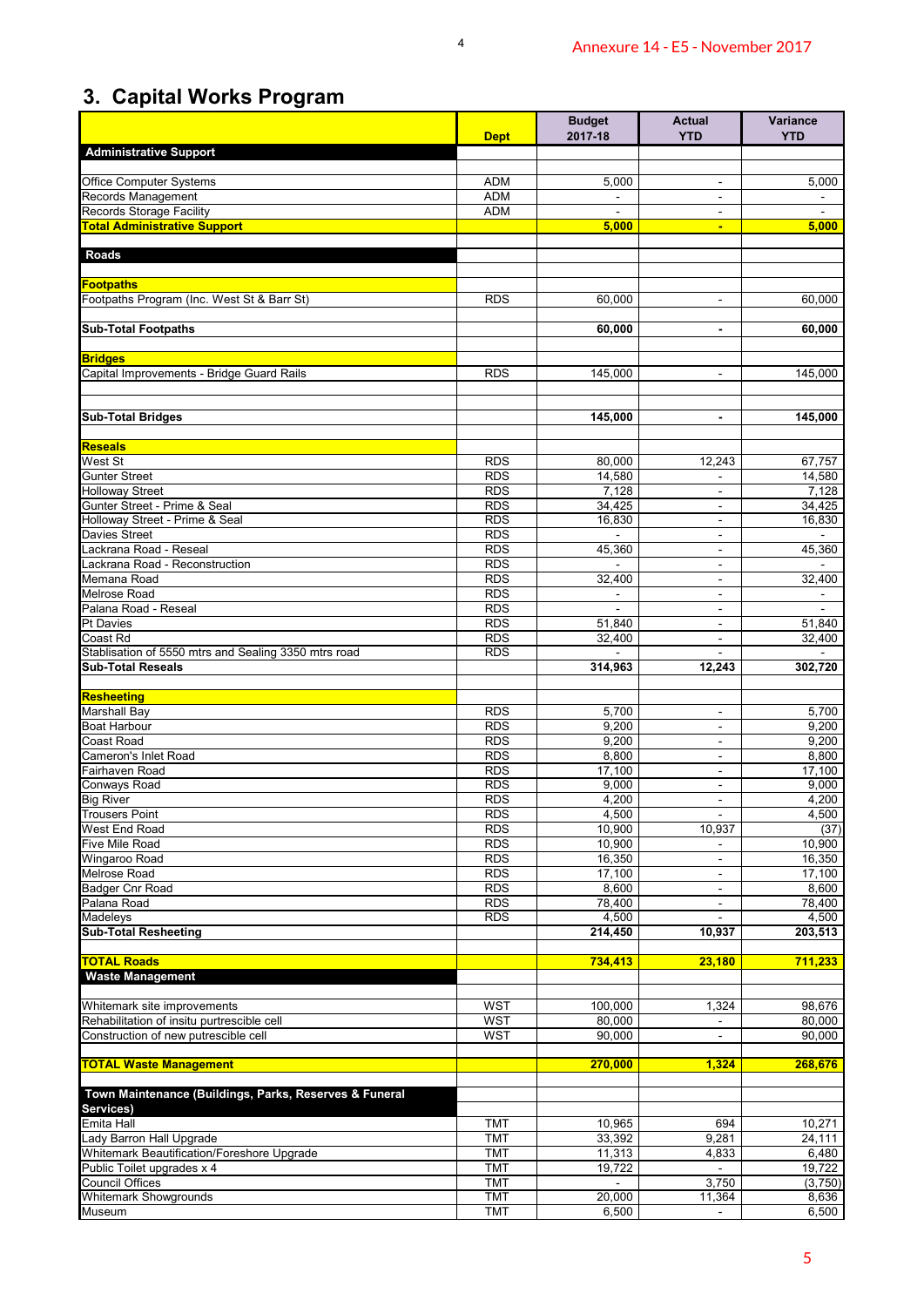# **3. Capital Works Program**

|                                                                                          | <b>Dept</b>              | <b>Budget</b><br>2017-18 | <b>Actual</b><br><b>YTD</b> | Variance<br><b>YTD</b> |
|------------------------------------------------------------------------------------------|--------------------------|--------------------------|-----------------------------|------------------------|
| Emita Hall Septic                                                                        | <b>TMT</b>               | 45,000                   | $\overline{\phantom{a}}$    | 45,000                 |
| Whitemark Hall Septic                                                                    | <b>TMT</b>               | 65,000                   | $\sim$                      | 65,000                 |
| Safe Harbour                                                                             | <b>TMT</b>               | $\bar{\phantom{a}}$      | 8,702                       | (8, 702)               |
| BBQ and Public Toilets - North East River<br>BBQ and Public Toilets - Cape Barren Island | <b>TMT</b><br><b>TMT</b> | 75,000<br>80,000         | $\overline{\phantom{a}}$    | 75,000<br>80,000       |
| Whitemark township entrance enhancement                                                  | <b>TMT</b>               | 80,000                   | $\blacksquare$              | 80,000                 |
| <b>TOTAL Town Maintenance</b>                                                            |                          | 446,892                  | 38,625                      | 408,267                |
| Airport                                                                                  |                          |                          |                             |                        |
| Airport Business Plan                                                                    | <b>AIR</b>               | $\sim$                   | 673                         | (673)                  |
| Airport Emergency Runway Repairs                                                         | AIR                      | 50,000                   | $\blacksquare$              | 50,000                 |
| Obstacle Lights<br><b>Lighting Tower</b>                                                 | AIR<br><b>AIR</b>        | 10,000<br>20,000         | 5,372                       | 10,000<br>14,628       |
| Airport Entrance - Fence, Sign & Trees                                                   | <b>AIR</b>               | 5,000                    | $\sim$                      | 5,000                  |
| Airport Terminal Baggage Gates                                                           | $\sf{AIR}$               | 4,000                    | $\mathbb{L}$                | 4,000                  |
| <b>TOTAL Airport</b>                                                                     |                          | 89,000                   | 6,045                       | 82,955                 |
|                                                                                          |                          |                          |                             |                        |
| <b>Plant &amp; Equipment</b>                                                             |                          |                          |                             |                        |
| Forklift                                                                                 | PLT                      | 20,000<br>20,000         | $\overline{\phantom{a}}$    | 20,000<br>20,000       |
| <b>TOTAL Plant &amp; Equipment</b>                                                       |                          |                          | $\blacksquare$              |                        |
|                                                                                          |                          |                          |                             |                        |
| <b>TOTAL Capital Works</b>                                                               |                          | 1,565,305                | 69,174                      | 1,496,131              |
|                                                                                          |                          |                          |                             |                        |
|                                                                                          |                          |                          |                             |                        |
|                                                                                          |                          |                          |                             |                        |
|                                                                                          |                          |                          |                             |                        |
|                                                                                          |                          |                          |                             |                        |
|                                                                                          |                          |                          |                             |                        |
|                                                                                          |                          |                          |                             |                        |
|                                                                                          |                          |                          |                             |                        |
|                                                                                          |                          |                          |                             |                        |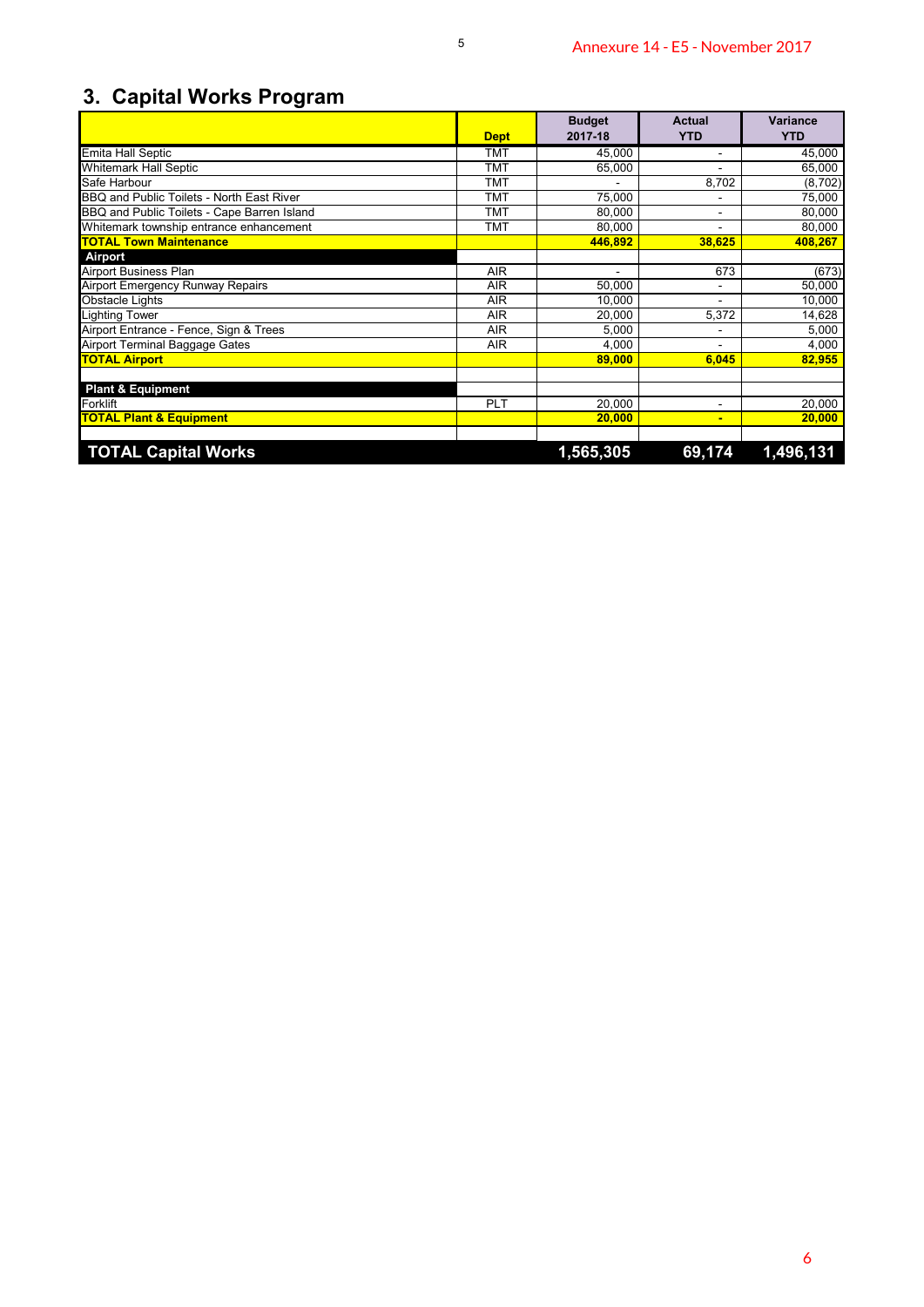| <b>INVESTED WITH</b>             | <b>ACCT NO.</b> | <b>REG.NO</b> | <b>DEPOSIT</b>      | <b>DEP.DATE</b>                   | <b>TERM</b>                      |                    | % RATE DUE DATE | <b>AMOUNT</b> |
|----------------------------------|-----------------|---------------|---------------------|-----------------------------------|----------------------------------|--------------------|-----------------|---------------|
| Tascorp - Managed Fund Flinders  | <b>FLINDERS</b> | 525           | Managed Fund        | 19.01.06                          | Daily                            | 1.50               | 24 hours        | 518,489.11    |
| <b>Commonwealth Bank of Aust</b> | 36622806        |               | <b>Term Deposit</b> | 13.02.2017                        | 90 days                          | 2.13               | 13/11/2017      | 284,747.00    |
| B & E Ltd                        | FIIG - 125685   |               | <b>Term Deposit</b> | 12.12.2016 183 days               |                                  | 2.60               | 11/12/2017      | 109,339.21    |
| <b>BT Investment Portfolio</b>   |                 |               |                     |                                   |                                  |                    |                 | 1,020,934.08  |
|                                  |                 |               |                     | Average Interest Rate             |                                  | 1.25               |                 | 1,933,509.40  |
|                                  |                 |               |                     | <b>Cash Accounts @ 30/09/2017</b> |                                  |                    |                 |               |
|                                  |                 |               |                     |                                   | Cheque Acct (Westpac)            |                    |                 | 83,744.27     |
|                                  |                 |               |                     |                                   | <b>Flinders Council Everyday</b> |                    |                 | 269,161.73    |
|                                  |                 |               |                     |                                   | <b>Flinders Council Holding</b>  |                    |                 | 2,801,617.74  |
|                                  |                 |               |                     |                                   |                                  | Reserve            |                 | 130,867.47    |
|                                  |                 |               |                     |                                   | <b>Refunds &amp; Trust Acct</b>  |                    |                 | 24,792.54     |
|                                  |                 |               |                     |                                   |                                  | <b>Cash Floats</b> |                 | 60.00         |
|                                  |                 |               |                     |                                   | Public Open Space Acct           |                    |                 | 26,120.04     |
|                                  |                 |               |                     |                                   |                                  |                    |                 | 3,336,363.79  |
|                                  |                 |               |                     |                                   | <b>TOTAL INVESTMENTS</b>         |                    |                 | 1,933,509.40  |
|                                  |                 |               |                     |                                   |                                  | <b>TOTAL CASH</b>  |                 | 3,336,363.79  |
|                                  |                 |               |                     |                                   | XERO @ 30/09/2017                |                    |                 | 5,269,873.19  |
|                                  |                 |               |                     |                                   |                                  |                    |                 |               |
|                                  |                 |               |                     |                                   |                                  |                    |                 |               |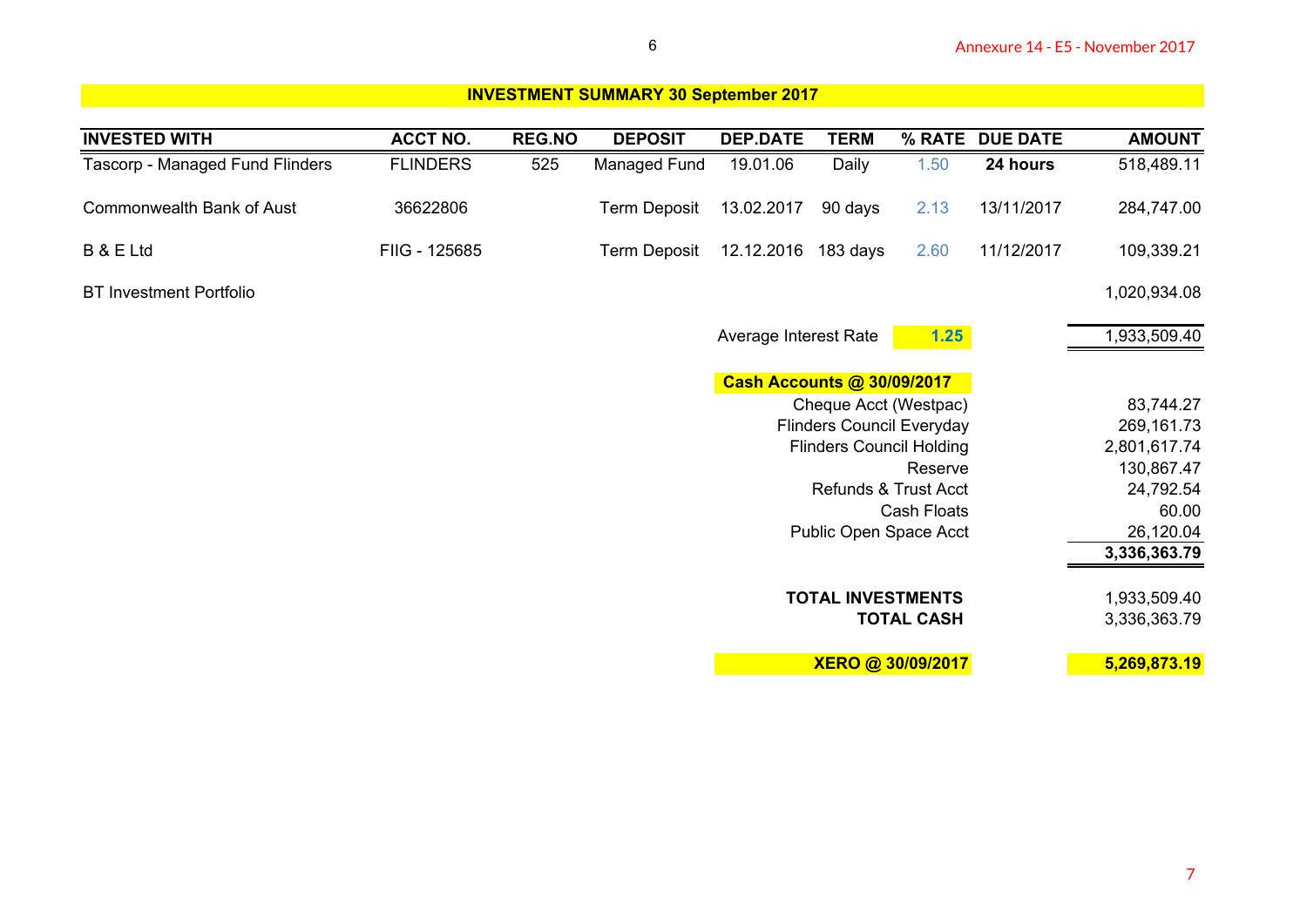### **Income & Expenditure Statement Flinders Council Corporate - Corporate For the period 1 July - 30 September 2017**

|                                                                                        |                         |                                                         |          | Annexure 14 - E5 - November 2017 |            |                   |          |                                                                                                                                            |
|----------------------------------------------------------------------------------------|-------------------------|---------------------------------------------------------|----------|----------------------------------|------------|-------------------|----------|--------------------------------------------------------------------------------------------------------------------------------------------|
| <b>Income &amp; Expenditure Statement</b><br>For the period 1 July - 30 September 2017 |                         | <b>Flinders Council</b><br><b>Corporate - Corporate</b> |          |                                  |            |                   |          |                                                                                                                                            |
|                                                                                        |                         | <b>Budget</b>                                           |          | <b>Actual</b>                    |            | <b>Budget</b>     |          | <b>Variance</b>                                                                                                                            |
|                                                                                        |                         | 2017-18                                                 |          | <b>YTD</b>                       |            | <b>YTD</b>        |          | <b>YTD</b>                                                                                                                                 |
| <b>Income</b>                                                                          |                         |                                                         |          |                                  |            |                   |          |                                                                                                                                            |
| Fees & Charges                                                                         |                         |                                                         |          |                                  |            |                   |          |                                                                                                                                            |
| Photocopies/Facsimiles                                                                 | \$                      | 2,000                                                   | \$       | 383                              | \$         | 500               | \$       | 117                                                                                                                                        |
| 132 & 337 Certificates                                                                 | \$                      | 11,500                                                  | \$       | 3,759                            | \$         | 2,875             | \$       | (884)                                                                                                                                      |
| <b>Equipment Hire</b>                                                                  | \$<br>\$                |                                                         | \$<br>\$ | 4,143                            | \$<br>\$   |                   | \$       | (768)                                                                                                                                      |
| <b>Total Fees &amp; Charges</b>                                                        |                         | 13,500                                                  |          |                                  |            | 3,375             | \$       |                                                                                                                                            |
| <b>Interest Income</b>                                                                 |                         |                                                         |          |                                  |            |                   |          |                                                                                                                                            |
| Interest & Penalties on Overdue Rates                                                  | \$                      | 30,000                                                  | \$       | 732                              | \$         | 7,500             | \$       | 6,768                                                                                                                                      |
| Interest Income                                                                        | \$                      | 150,000                                                 | \$       | 26,386                           | \$         | 37,500            | \$       | 11,114                                                                                                                                     |
| <b>Total Interest Income</b>                                                           | \$                      | 180,000                                                 | \$       | 27,118                           | \$         | 45,000            | \$       | 17,882                                                                                                                                     |
| Rates                                                                                  |                         |                                                         |          |                                  |            |                   |          |                                                                                                                                            |
| Rate - Fire Levy                                                                       | \$                      | 62,973                                                  | \$       | 64,292                           | \$         | 15,743            | \$       | (48, 549)                                                                                                                                  |
| <b>Total Rates</b>                                                                     | \$                      | 62,973                                                  | \$       | 64,292                           | \$         | 15,743            | \$       | (48, 549)                                                                                                                                  |
|                                                                                        |                         |                                                         |          |                                  |            |                   |          |                                                                                                                                            |
| <b>Total Operating Income</b>                                                          | \$                      | 256,473                                                 | \$       | 95,553                           | \$         | 64,118            | \$       | (31, 435)                                                                                                                                  |
| <b>Plus Other Income</b>                                                               |                         |                                                         |          |                                  |            |                   |          |                                                                                                                                            |
| Bad debts recovered                                                                    | \$                      |                                                         | \$       | (470)                            | \$         |                   | \$       | 470                                                                                                                                        |
| Other Revenue - GST Free                                                               | \$                      | 2,000                                                   | \$       | 1,979                            | \$         | 500               | \$       | (1, 479)                                                                                                                                   |
| Other Revenue - GST Inc                                                                | \$                      | 2,000                                                   | \$       | 21                               | \$         | 500               | \$       | 479                                                                                                                                        |
| <b>Total Other Income</b>                                                              | \$                      | 4,000                                                   | \$       | 1,530                            | \$         | 1,000             | \$       | (530)                                                                                                                                      |
| <b>Total Income</b>                                                                    | $\overline{\mathbf{s}}$ | 260,473                                                 | \$       | 97,083                           | \$         | 65,118            | \$       | (31, 965)                                                                                                                                  |
| <b>Less Operating Expenses</b>                                                         |                         |                                                         |          |                                  |            |                   |          |                                                                                                                                            |
|                                                                                        |                         |                                                         |          |                                  |            |                   |          |                                                                                                                                            |
|                                                                                        |                         |                                                         |          |                                  |            |                   |          |                                                                                                                                            |
| Depreciation                                                                           |                         |                                                         |          |                                  |            |                   |          |                                                                                                                                            |
| Ammortisation on Municipal Revaluation                                                 | \$                      | 11,333                                                  | \$       | 2,833                            | \$         | 2,833             | \$       |                                                                                                                                            |
| Depreciation - Furniture & Fittings                                                    | \$                      | 18,800                                                  | \$<br>\$ | 4,700                            | \$<br>\$   | 4,700             | \$<br>\$ |                                                                                                                                            |
| <b>Total Depreciation</b>                                                              | \$                      | 30,133                                                  |          | 7,533                            |            | 7,533             |          |                                                                                                                                            |
| <b>Employee Costs</b>                                                                  |                         |                                                         |          |                                  |            |                   |          |                                                                                                                                            |
| Employee Costs - Allowances                                                            | \$                      | 1,040                                                   | \$       | 200                              | \$         | 260               | \$       | 60                                                                                                                                         |
| Employee Costs - FBT Payable                                                           | \$                      | 5,000                                                   | \$       |                                  | \$         | 1,250             | \$       |                                                                                                                                            |
| Employee Costs - Medical Expenses (Inc Workers Comp)                                   | \$                      | 300                                                     | \$       | 412                              | \$         | 75                | \$       |                                                                                                                                            |
| Employee Costs - Overtime                                                              | \$                      | 1,500                                                   | \$       | 1,220                            | \$         | 375               | \$       |                                                                                                                                            |
| Employee Costs - Payroll Tax                                                           | \$                      | 40,000                                                  | \$       | 13,879                           | \$         | 10,000            | \$       |                                                                                                                                            |
| Employee Costs - Salaries and Wages<br>Employee Costs - Superannuation                 | \$<br>\$                | 359,779<br>44,972                                       | \$<br>\$ | 70,953<br>8,438                  | \$<br>\$   | 89,945<br>11,243  | \$<br>\$ |                                                                                                                                            |
| Employee Costs - Training, Conferences and Seminars                                    | \$                      | 17,500                                                  | \$       | 2,431                            | \$         | 4,375             | \$       |                                                                                                                                            |
| Employee Costs - Uniform                                                               | \$                      | 2,200                                                   | \$       | 331                              | \$         | 550               | \$       |                                                                                                                                            |
| Employee Costs - Workers Compensation Insurance                                        | \$                      | 44,958                                                  | \$       | 44,958                           | \$         | 11,239            | \$       |                                                                                                                                            |
| <b>Total Employee Costs</b>                                                            | \$                      | 517,249                                                 | \$       | 142,822                          | \$         | 129,312           | \$       |                                                                                                                                            |
|                                                                                        |                         |                                                         |          |                                  |            |                   |          |                                                                                                                                            |
| <b>Materials &amp; Contracts</b><br>Advertising                                        | \$                      | 250                                                     | \$       | 506                              | \$         | 63                | \$       |                                                                                                                                            |
| <b>Audit Fees</b>                                                                      | \$                      | 27,000                                                  | \$       | (9,276)                          | $\sqrt{3}$ | 6,750             | \$       | 1,250<br>18,992<br>2,806<br>1,944<br>219                                                                                                   |
| <b>Bank Charges</b>                                                                    | \$                      | 7,000                                                   | \$       | 5,038                            | \$         | 1,750             | \$       |                                                                                                                                            |
| Cleaning                                                                               | \$                      | 500                                                     | \$       |                                  | \$         | 125               | \$       | 125                                                                                                                                        |
| <b>Consulting Services</b>                                                             | \$                      | 26,250                                                  | \$       | 14,350                           | \$         | 6,563             | \$       |                                                                                                                                            |
| <b>Debt Collection</b>                                                                 | \$                      | 10,000                                                  | \$       | 2,538                            | \$         | 2,500             | \$       |                                                                                                                                            |
| Fire Service Levy                                                                      | \$                      | 60,550                                                  | \$       | 15,114                           | \$         | 15,138            | \$       |                                                                                                                                            |
| Freight                                                                                | \$                      | 500                                                     | \$       | 58                               | \$         | 125               | \$       | 67                                                                                                                                         |
| <b>General Expenses</b><br>Insurance                                                   | \$<br>\$                | 1,500<br>28,715                                         | \$<br>\$ | 1,279<br>28,682                  | \$<br>\$   | 375<br>7,179      | \$<br>\$ |                                                                                                                                            |
| Interest                                                                               | \$                      | 24,866                                                  | \$       | $(1,520)$ \$                     |            | 6,217<br>5,375 \$ | \$       | (337)<br>(845)<br>(3,879)<br>(33, 718)<br>(13, 510)<br>(443)<br>16,026<br>(3, 288)<br>(7,788)<br>(38)<br>24<br>(904)<br>(21, 504)<br>7,737 |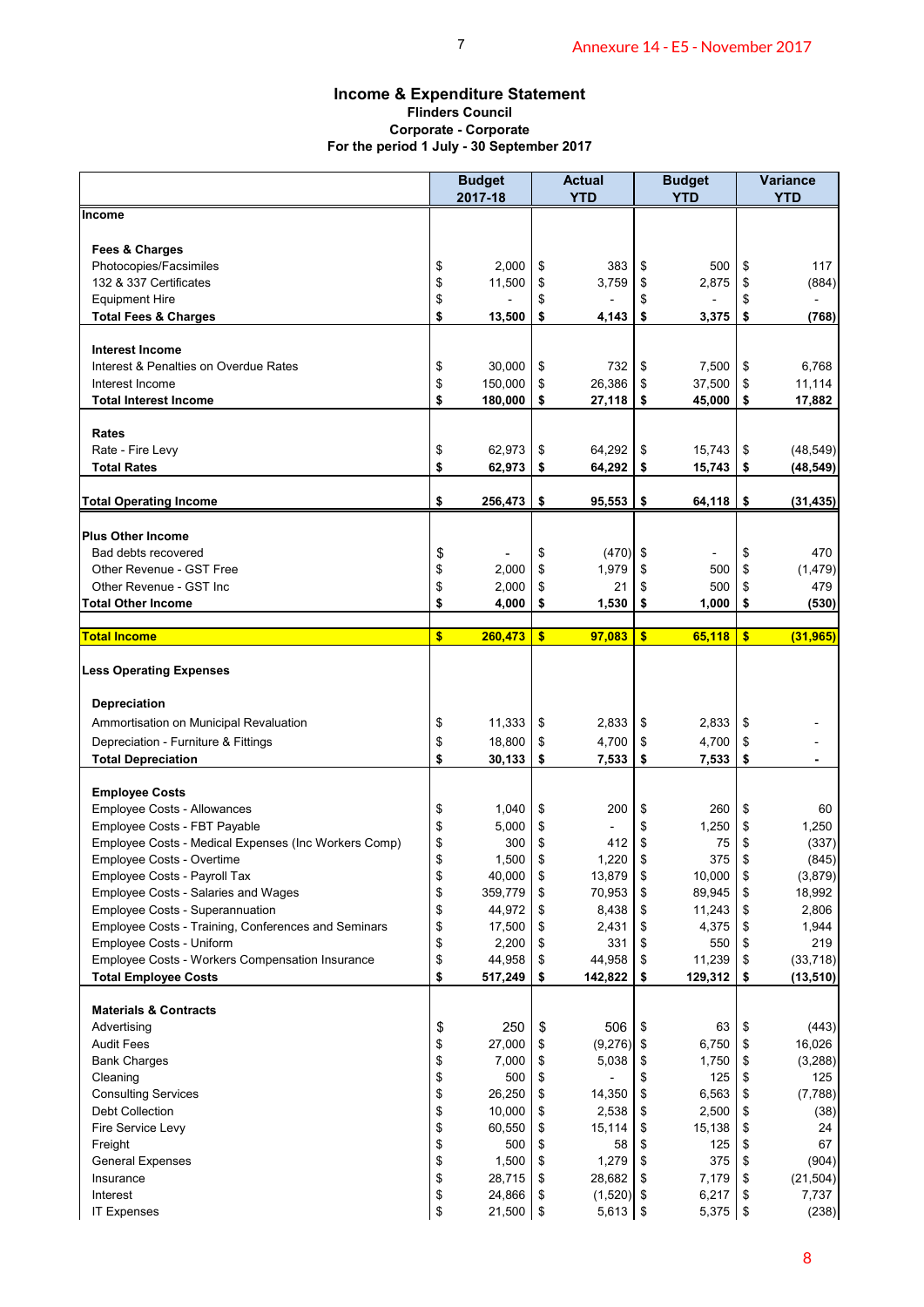### **Income & Expenditure Statement Flinders Council Corporate - Corporate For the period 1 July - 30 September 2017**

|                                                   |                     | 8                            |                    |                            |                                              | Annexure 14 - E5 - November 2017 |                       |                    |
|---------------------------------------------------|---------------------|------------------------------|--------------------|----------------------------|----------------------------------------------|----------------------------------|-----------------------|--------------------|
|                                                   |                     |                              |                    |                            |                                              |                                  |                       |                    |
| <b>Income &amp; Expenditure Statement</b>         |                     | <b>Flinders Council</b>      |                    |                            |                                              |                                  |                       |                    |
|                                                   |                     | <b>Corporate - Corporate</b> |                    |                            |                                              |                                  |                       |                    |
| For the period 1 July - 30 September 2017         |                     |                              |                    |                            |                                              |                                  |                       |                    |
|                                                   |                     | <b>Budget</b>                |                    | <b>Actual</b>              |                                              | <b>Budget</b>                    |                       | Variance           |
|                                                   |                     | 2017-18                      |                    | <b>YTD</b>                 |                                              | <b>YTD</b>                       |                       | <b>YTD</b>         |
| Leases                                            | \$                  | 31,000                       | $\mathbb{S}$       | 27,741                     | $\overline{\boldsymbol{\theta}}$             | 7,750                            | $\boldsymbol{\theta}$ | (19, 991)          |
| <b>Licence Fees</b>                               | \$                  | 7,200                        | \$                 |                            | \$                                           | 1,800                            | \$                    | 1,800              |
| Land Tax                                          | \$                  | 32,000                       | \$                 | $\overline{\phantom{a}}$   | \$                                           | 8,000                            | $\,$                  | 8,000              |
| Materials & Equipment                             | \$                  | 1,500<br>22,500              | \$<br>\$           | $\overline{\phantom{a}}$   | \$                                           | 375<br>5,625                     | \$                    | 375<br>1,378       |
| Photocopier<br>Plant Hire - Internal Charges      | \$<br>\$            | 1,000                        | \$                 | 4,247<br>438               | \$<br>\$                                     | 250                              | \$<br>\$              | (188)              |
| Postage                                           | \$                  | 3,000                        | \$                 | 1,111                      | $\pmb{\mathfrak{z}}$                         | 750                              | \$                    | (361)              |
| Printing & Stationery                             | \$                  | 2,500                        | \$                 | 483                        | $\pmb{\mathfrak{s}}$                         | 625                              | \$                    | 142                |
| Settlement Discount - Rates Payments              | \$                  | 16,500                       | \$                 | 6,591                      | \$                                           | 4,125                            | \$                    | (2, 466)           |
| Subscriptions/Publications                        | \$                  | 1,000                        | \$                 | $\blacksquare$             | \$                                           | 250                              | \$                    | 250                |
| <b>Supplementary Revaluations</b>                 | \$                  | 5,000                        | $\bullet$          | 1,100                      | $\overline{\mathcal{L}}$                     | 1,250                            | $\overline{\$}$       | 150                |
| Telephone & Internet<br>Travel Expenses - Airfare | \$<br>\$            | 45,000<br>6,660              | \$<br>\$           | 9,901<br>673               | $\pmb{\mathfrak{z}}$<br>$\pmb{\mathfrak{s}}$ | 11,250<br>1,665                  | \$<br>\$              | 1,349<br>992       |
| Travel Expenses - Car Hire and Accommodation      | \$                  | 5,500                        | \$                 | 649                        | \$                                           | 1,375                            | \$                    | 726                |
| Rounding                                          | \$                  | 10                           | \$                 | $(0)$ \$                   |                                              | 3                                | \$                    | 3                  |
|                                                   |                     |                              |                    |                            |                                              |                                  |                       |                    |
| <b>Total Materials &amp; Contracts</b>            | \$                  | 389,001                      | $\pmb{\mathsf{s}}$ | 115,317                    | $\sqrt[6]{3}$                                | 97,250                           | \$                    | (18,066)           |
| <b>Other Expenses</b>                             |                     |                              |                    |                            |                                              |                                  |                       |                    |
| Bad & Doubtful Debts                              | \$                  | 500                          | \$                 |                            | \$                                           | 125                              | \$                    | 125                |
| <b>Total Other Expenses</b>                       | \$                  | 500                          | \$                 | L.                         | \$                                           | 125                              | \$                    | 125                |
|                                                   |                     |                              |                    |                            |                                              |                                  |                       |                    |
| <b>Total Expenses</b><br><b>Net Position</b>      | $\sqrt[6]{3}$<br>\$ | 936,883<br>$(676, 410)$ \$   | $\sqrt{2}$         | 265,672<br>$(168, 589)$ \$ | $\sqrt[6]{3}$                                | 234,221<br>$(169, 103)$ \$       | $\frac{1}{2}$         | (31, 451)<br>(514) |
|                                                   |                     |                              |                    |                            |                                              |                                  |                       |                    |
|                                                   |                     |                              |                    |                            |                                              |                                  |                       |                    |
|                                                   |                     |                              |                    |                            |                                              |                                  |                       |                    |
|                                                   |                     |                              |                    |                            |                                              |                                  |                       |                    |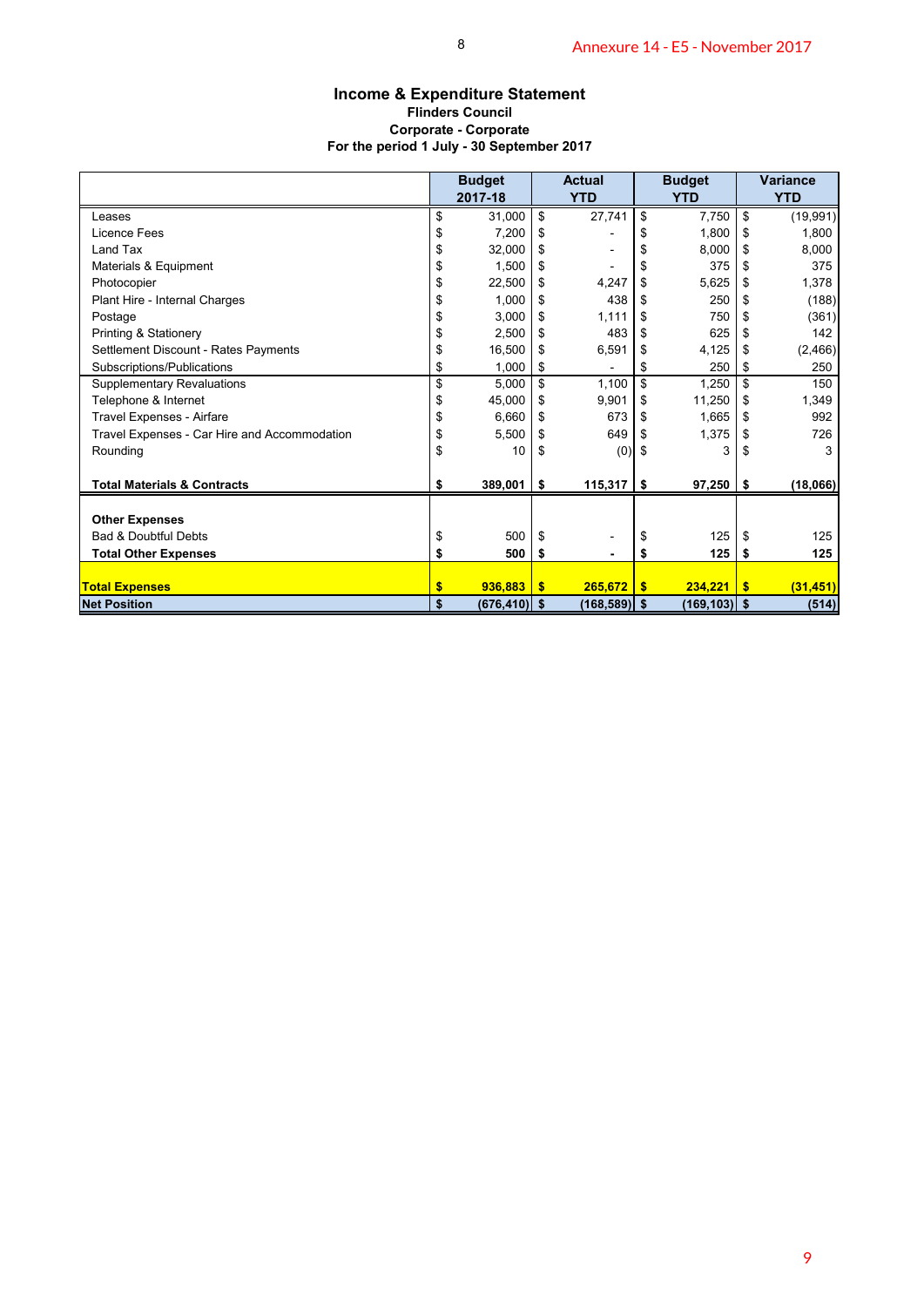### 9

### **Income & Expenditure Statement Flinders Council Corporate - Governance For the period 1 July - 30 September 2017**

|                                                                                     |          | <b>Budget</b>    |          | <b>Actual</b>            |               | Budget                                |               | Variance           |
|-------------------------------------------------------------------------------------|----------|------------------|----------|--------------------------|---------------|---------------------------------------|---------------|--------------------|
| Income                                                                              |          | 2017-18          |          | YTD                      |               | <b>YTD</b>                            |               | YTD                |
|                                                                                     |          |                  |          |                          |               |                                       |               |                    |
| Grants<br><b>Grants - Financial Assistance</b>                                      | \$       | 310,165          | \$       | 74,144                   | \$            | 77,541                                | \$            | 3,398              |
| Grants - Operational GST Free                                                       | \$       |                  | \$       |                          | \$            |                                       | \$            |                    |
| <b>Total Grants</b>                                                                 | \$       | 310,165          | \$       | 74,144                   | \$            | 77,541                                | \$            | 3,398              |
| Rates                                                                               |          |                  |          |                          |               |                                       |               |                    |
| Rates - General Rate<br>Rates - Pensioner Remission - Fire Levy                     | \$<br>\$ | 1,532,600        | \$<br>\$ | 1,546,404<br>$(837)$ \$  | \$            | 1,532,600<br>$\overline{\phantom{a}}$ | \$<br>\$      | (13, 804)<br>837   |
| Rates - Pensioner Remission - State Govt. 30%                                       | \$       |                  | \$       | (404)                    | \$            |                                       | \$            | 404                |
| <b>Total Rates</b>                                                                  | \$       | 1,532,600        | \$       | 1,545,163                | \$            | 1,532,600                             | \$            | (12, 563)          |
| <b>Total Operating Income</b>                                                       | \$       | 1,842,765        | -\$      | 1,619,306                | \$            | 1,610,141                             | \$            | (9, 165)           |
| <b>Plus Other Income</b>                                                            |          |                  |          |                          |               |                                       |               |                    |
| Other Revenue - GST Free                                                            | \$       | 1,500            | \$       | $\overline{\phantom{a}}$ | \$            | 375                                   | \$            | 375                |
| Other Revenue - GST Inc                                                             | \$       | 1,500            | \$       |                          | \$            | 625                                   | \$            | 625                |
| TasWater - Tax Equiv & Dividends<br>Sale of Asset - CBI Land & House                | \$<br>\$ | 53,999           | \$<br>\$ | 5,017                    | \$<br>\$      | 13,500                                | \$<br>\$      | 8,483              |
| <b>Total Other Income</b>                                                           | \$       | 56,999           | \$       | 5,017                    | \$            | 14,500                                | \$            | 9,483              |
| <b>Total Income</b>                                                                 | \$       | 1,899,764        | \$       | 1,624,323                | \$            | 1,624,641                             | \$            | 318                |
|                                                                                     |          |                  |          |                          |               |                                       |               |                    |
| <b>Less Operating Expenses</b>                                                      |          |                  |          |                          |               |                                       |               |                    |
| <b>Employee Costs</b>                                                               |          |                  |          |                          |               |                                       |               |                    |
| Employee Costs - Allowances<br>Employee Costs - Medical Expenses (Inc Workers Comp) | \$<br>\$ | 150              | \$<br>\$ | 266<br>÷                 | \$<br>\$      | L,<br>38                              | \$<br>\$      | (266)<br>38        |
| Employee Costs - Overtime                                                           | \$       | 1,000            | \$       |                          | \$            | 250                                   | \$            | 250                |
| Employee Costs - Salaries and Wages                                                 | \$       | 264,314          | \$       | 50,781                   | \$            | 66,079                                | \$            | 15,297             |
| Employee Costs - Superannuation                                                     | \$       | 33,039           | \$       | 5,369                    | \$            | 8,260                                 | \$            | 2,890              |
| Employee Costs - Training, Conferences and Seminars                                 | \$       | 10,000           | \$       |                          | \$            | 3,750                                 | \$            | 3,750              |
| Employee Costs - Uniform                                                            | \$       | 800              | \$       | 444                      | \$            | 200                                   | \$            | (244)              |
| <b>Total Employee Costs</b>                                                         | \$       | 309,303          | \$       | 56,861                   | \$            | 78,576                                | \$            | 21,715             |
| <b>Materials &amp; Contracts</b>                                                    |          |                  |          |                          |               |                                       |               |                    |
| Advertising                                                                         | \$       | 2,500            | \$<br>\$ | 299                      | \$<br>\$      | 625                                   | -\$           | 327<br>1,875       |
| Audit Committee<br><b>Consulting Services</b>                                       | \$<br>\$ | 7,500<br>228,000 | \$       | 13,664                   | \$            | 1,875<br>57,000                       | \$<br>\$      | 43,336             |
| <b>Council Member Allowances</b>                                                    | \$       | 93,747           | \$       | 15,625                   | \$            | 23,437                                | \$            | 7,812              |
| <b>Council Member Expenses</b>                                                      | \$       | 25,000           | \$       | 2,820                    | \$            | 6,250                                 | \$            | 3,430              |
| Donations and Gifts                                                                 | \$       |                  | \$       | 576                      | \$            | $\overline{\phantom{a}}$              | \$            | (576)              |
| Events & Marketing                                                                  | \$       | 20,000           | \$       |                          | \$            | 5,000                                 | \$            | 5,000              |
| Freight                                                                             | \$       | 50               | \$       |                          | \$            | 13                                    | \$            | 13                 |
| <b>General Expenses</b><br>Insurance                                                | \$<br>\$ | 30,000<br>17,650 | \$<br>\$ | 1,615<br>17,633          | \$<br>\$      | 7,500<br>4,413                        | \$<br>\$      | 5,885<br>(13, 220) |
| <b>IT Expenses</b>                                                                  | \$       | 2,000            | \$       | (7, 346)                 | \$            | 500                                   | \$            | 7,846              |
| <b>Licence Fees</b>                                                                 | \$       | 7,000            | \$       |                          | \$            | 1,750                                 | \$            | 1,750              |
| <b>Legal Expenses</b>                                                               | \$       | 30,000           | \$       | 15,700                   | \$            | 7,500                                 | \$            | (8,200)            |
| Materials & Equipment                                                               | \$       | 50               | \$       | 63                       | \$            | 13                                    | \$            | (51)               |
| Plant Hire - Internal Charges<br>Postage                                            | \$<br>\$ | 10,000<br>1,000  | \$<br>\$ | 1,855<br>117             | \$<br>\$      | 2,500<br>250                          | \$<br>\$      | 645<br>133         |
| Printing & Stationery                                                               | \$       | 3,000            | \$       | 250                      | \$            | 750                                   | \$            | 500                |
| Subscriptions/Publications                                                          | \$       | 45,000           | \$       | 38,601                   | \$            | 11,250                                | \$            | (27, 351)          |
| Telephone & Internet                                                                | \$       | 10,000           | \$       | 1,531                    | \$            | 2,500                                 | \$            | 969                |
| Travel Expenses - Airfare                                                           | \$       | 13,320           | \$       | 841                      | \$            | 3,330                                 | \$            | 2,489              |
| Travel Expenses - Car Hire and Accommodation                                        | \$<br>\$ | 15,000<br>1,000  | \$<br>\$ | 1,898                    | \$<br>\$      | 3,750<br>250                          | \$<br>\$      | 1,852<br>185       |
| Web Page Design & Modifications<br>Wreaths/Flowers                                  | \$       | 250              | \$       | 65                       | \$            | 63                                    | \$            | 63                 |
| <b>Total Materials &amp; Contracts</b>                                              | \$       | 562,067          | \$       | 105,806                  | \$            | 140,517                               | \$            | 34,710             |
| <b>Total Expenses</b>                                                               | \$       | $871,370$ \$     |          | 162,667                  | $\frac{1}{2}$ | 219,093                               | $\frac{1}{2}$ | 56,425             |
| <b>Net Position</b>                                                                 | \$       | $1,028,394$ \$   |          | $1,461,656$ \$           |               | 1,405,549                             | -\$           | (56, 107)          |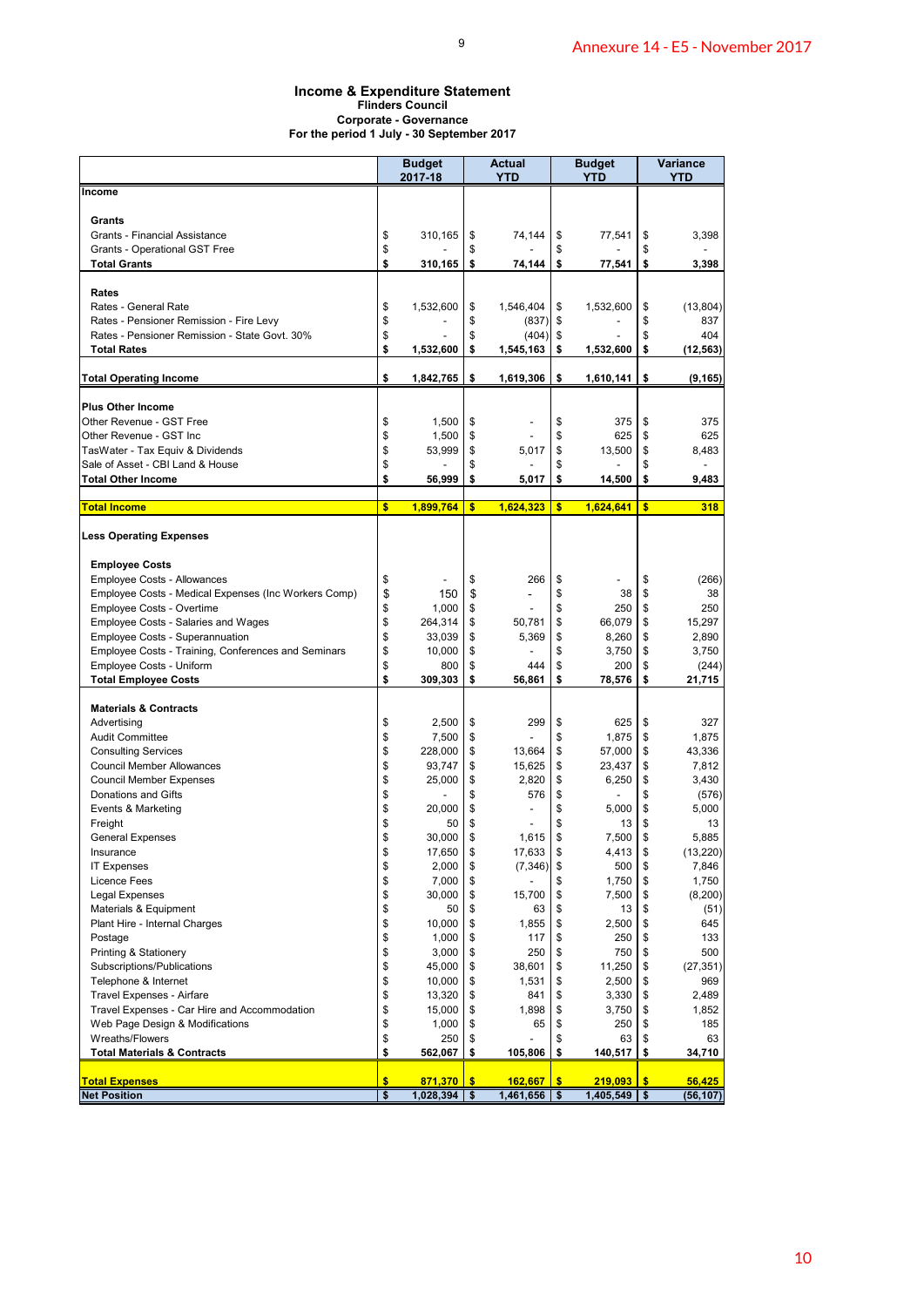### **Income & Expenditure Statement Flinders Council Infrastructure - Roads For the period 1 July - 30 September 2017**

| <b>Income &amp; Expenditure Statement</b>                                                             |                 |                 |               |                 |               |                |               |                 |  |  |  |  |  |
|-------------------------------------------------------------------------------------------------------|-----------------|-----------------|---------------|-----------------|---------------|----------------|---------------|-----------------|--|--|--|--|--|
| <b>Flinders Council</b><br><b>Infrastructure - Roads</b><br>For the period 1 July - 30 September 2017 |                 |                 |               |                 |               |                |               |                 |  |  |  |  |  |
|                                                                                                       |                 | <b>Budget</b>   |               | <b>Actual</b>   |               | <b>Budget</b>  |               | <b>Variance</b> |  |  |  |  |  |
| <b>Income</b>                                                                                         |                 | 2017-18         |               | <b>YTD</b>      |               | <b>YTD</b>     |               | <b>YTD</b>      |  |  |  |  |  |
|                                                                                                       |                 |                 |               |                 |               |                |               |                 |  |  |  |  |  |
| <b>Grants</b><br><b>Grants - Financial Assistance</b>                                                 | \$              | 357,696         | \$            | 88,506          | \$            | 89,424         | \$            | 919             |  |  |  |  |  |
| Grants - Roads to Recovery                                                                            | \$              | 394,137         | \$            |                 | \$            | 98,534         | \$            | 98,534          |  |  |  |  |  |
| Grants - Roads (Motor Vehicle Tax)                                                                    | \$              | 200,000         | \$            |                 | \$            | 50,000         | \$            | 50,000          |  |  |  |  |  |
| <b>Total Grants</b>                                                                                   | \$              | 951,833         | \$            | 88,506          | \$            | 237,958        | \$            | 149,453         |  |  |  |  |  |
| <b>Total Operating Income</b>                                                                         | \$              | 951,833         | \$            | 88,506          | \$            | 237,958        | \$            | 149,453         |  |  |  |  |  |
| <b>Total Income</b>                                                                                   | \$              | 951,833         | $\frac{1}{2}$ | 88,506          | $\sqrt[6]{3}$ | 237,958        | \$            | 149,453         |  |  |  |  |  |
|                                                                                                       |                 |                 |               |                 |               |                |               |                 |  |  |  |  |  |
| <b>Less Operating Expenses</b>                                                                        |                 |                 |               |                 |               |                |               |                 |  |  |  |  |  |
| <b>Depreciation</b>                                                                                   |                 |                 |               |                 |               |                |               |                 |  |  |  |  |  |
| Depreciation - Bridges                                                                                | \$              | 78,500          | \$            | 19,625          | \$            | 19,625         | \$            |                 |  |  |  |  |  |
| Depreciation - Roads                                                                                  | \$              | 772,500         | \$            | 193,125         | \$            | 193,125        | \$            |                 |  |  |  |  |  |
| Depreciation - Footpaths and Cycleways                                                                | \$              | 28,000          | \$            | 7,000           | \$            | 7,000          | \$            |                 |  |  |  |  |  |
| Depreciation - Stormwater                                                                             | \$              | 4,450           | \$            | 1,113           | \$            | 1,113          | \$            |                 |  |  |  |  |  |
| <b>Total Depreciation</b>                                                                             | \$              | 883,450         | \$            | 220,863         | \$            | 220,863        | \$            |                 |  |  |  |  |  |
| <b>Employee Costs</b>                                                                                 |                 |                 |               |                 |               |                |               |                 |  |  |  |  |  |
| Employee Costs - Overtime                                                                             | \$              | 1,000           | \$            |                 | \$            | 250            | \$            | 250             |  |  |  |  |  |
| Employee Costs - Salaries and Wages                                                                   | \$              | 175,405         | \$            | 39,319          | \$            | 43,851         | \$            | 4,533           |  |  |  |  |  |
| Employee Costs - Superannuation                                                                       | \$              | 21,926          | \$            | 5,027           | \$            | 5,481          | \$            | 455             |  |  |  |  |  |
| <b>Total Employee Costs</b>                                                                           | \$              | 198,331         | \$            | 44,346          | \$            | 49,583         | \$            | 5,237           |  |  |  |  |  |
| <b>Materials &amp; Contracts</b>                                                                      |                 |                 |               |                 |               |                |               |                 |  |  |  |  |  |
| <b>Consulting Services</b>                                                                            | \$              |                 | \$            | 11,818          | \$            |                | \$            | (11, 818)       |  |  |  |  |  |
| <b>Contractor Services</b>                                                                            | \$              | 75,000          | \$            | 14,320          | \$            | 18,750         | \$            | 4,430           |  |  |  |  |  |
| Freight                                                                                               | \$              | 1,000           | \$            | 17              | \$            | 250            | \$            | 234             |  |  |  |  |  |
| <b>General Expenses</b>                                                                               | \$              | 500             | \$            | 1,570           | \$            | 125            | \$            | (1, 445)        |  |  |  |  |  |
| <b>IT Expenses</b>                                                                                    | \$              | 500             | \$            |                 | \$            | 125            | \$            | 125             |  |  |  |  |  |
| Licence Fees                                                                                          | \$              | 8,500           | \$            | 1,386           | \$            | 2,125          | \$            | 739             |  |  |  |  |  |
| Materials & Equipment                                                                                 | \$              | 10,000          | \$            | 1,089           | \$            | 2,500          | \$            | 1,411           |  |  |  |  |  |
| Plant Hire - Internal Charges                                                                         | \$              | 90,000          | \$            | 31,269          | \$            | 22,500         | \$            | (8,769)         |  |  |  |  |  |
| <b>Total Materials &amp; Contracts</b>                                                                | \$              | 185,500         | \$            | 61,469          | \$            | 46,375         | \$            | (15, 094)       |  |  |  |  |  |
| <b>Total Expenses</b>                                                                                 | \$              | 1,267,281       | $\frac{1}{2}$ | 326,677         | $\frac{1}{2}$ | 316,820        | $\sqrt[6]{3}$ | (9, 857)        |  |  |  |  |  |
| <b>Net Position</b>                                                                                   | $\overline{\$}$ | $(315, 448)$ \$ |               | $(238, 171)$ \$ |               | $(78, 862)$ \$ |               | 159,309         |  |  |  |  |  |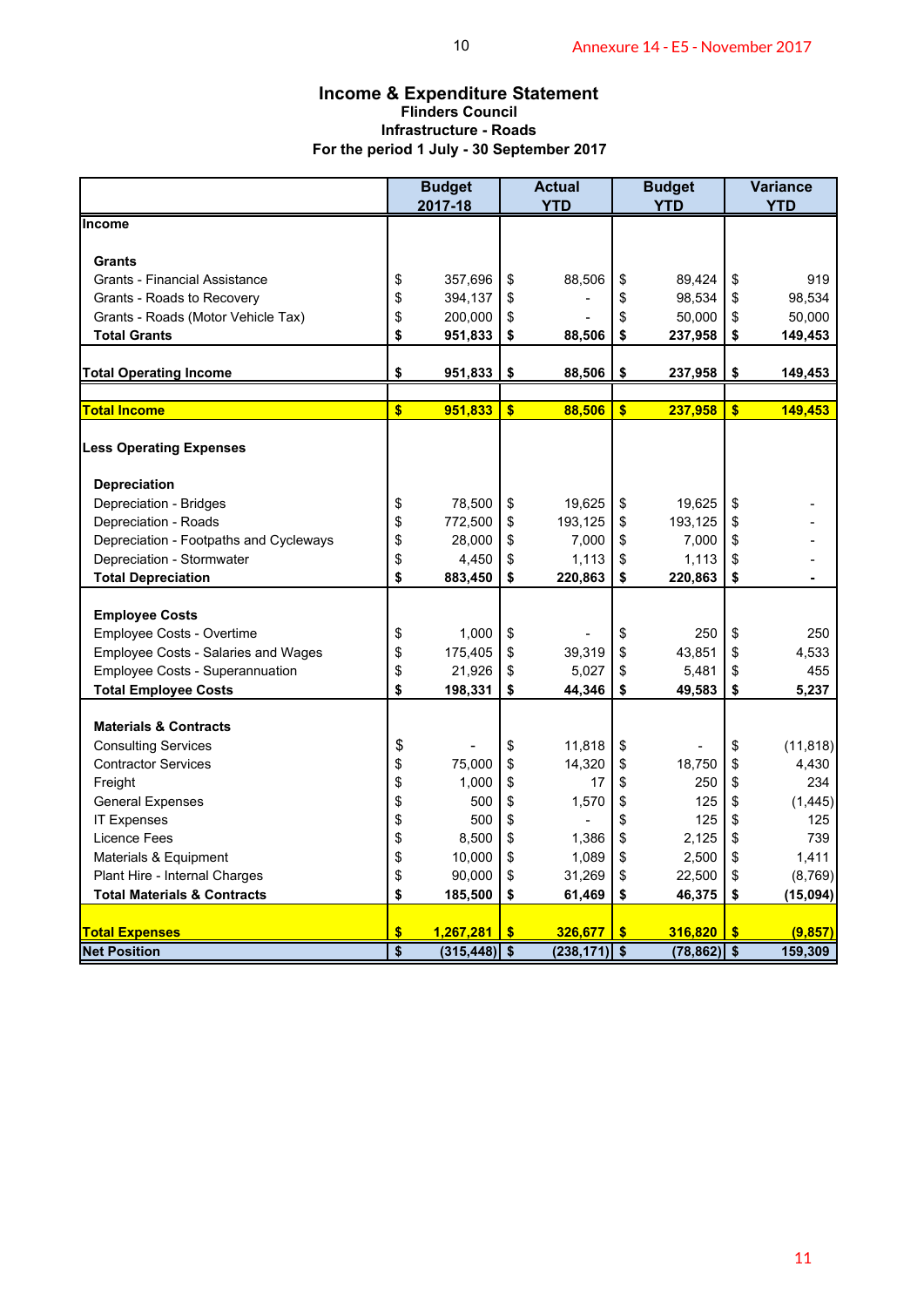### **Income & Expenditure Statement Flinders Council Infrastructure - Waste For the period 1 July - 30 September 2017**

| <b>Income &amp; Expenditure Statement</b><br>For the period 1 July - 30 September 2017 |           | 11<br><b>Flinders Council</b><br><b>Infrastructure - Waste</b> |          |                                   |          | Annexure 14 - E5 - November 2017  |          |                                   |
|----------------------------------------------------------------------------------------|-----------|----------------------------------------------------------------|----------|-----------------------------------|----------|-----------------------------------|----------|-----------------------------------|
|                                                                                        |           | <b>Budget</b><br>2017-18                                       |          | <b>Actual</b><br><b>YTD</b>       |          | <b>Budget</b><br><b>YTD</b>       |          | <b>Variance</b><br><b>YTD</b>     |
| Income                                                                                 |           |                                                                |          |                                   |          |                                   |          |                                   |
|                                                                                        |           |                                                                |          |                                   |          |                                   |          |                                   |
| Rates<br>Rate - Waste Management Rate                                                  | \$        |                                                                | \$       |                                   | \$       |                                   | \$       |                                   |
| <b>Total Rates</b>                                                                     | \$        |                                                                | \$       | ٠                                 | \$       | ۰                                 | \$       |                                   |
|                                                                                        |           |                                                                |          |                                   |          |                                   |          |                                   |
| <b>Total Income</b>                                                                    | \$        | $\blacksquare$                                                 | \$       | Ξ                                 | \$       | ÷                                 | \$       | $\blacksquare$                    |
| <b>Less Operating Expenses</b>                                                         |           |                                                                |          |                                   |          |                                   |          |                                   |
| Depreciation                                                                           |           |                                                                |          |                                   |          |                                   |          |                                   |
| Depreciation - Waste Management<br><b>Total Depreciation</b>                           | \$<br>\$  | 8,050<br>8,050                                                 | \$<br>\$ | 2,013<br>2,013                    | \$<br>\$ | 2,013<br>2,013                    | \$<br>\$ |                                   |
|                                                                                        |           |                                                                |          |                                   |          |                                   |          |                                   |
| <b>Employee Costs</b>                                                                  |           |                                                                |          |                                   |          |                                   |          |                                   |
| Employee Costs - Overtime                                                              | \$        | 12,000                                                         | \$       | 1,979                             | \$       | 3,000                             | \$       | 1,021                             |
| Employee Costs - Salaries and Wages<br>Employee Costs - Superannuation                 | \$<br>\$  | 70,162<br>8,770                                                | \$<br>\$ | 10,679<br>1,240                   | \$<br>\$ | 17,541<br>2,193                   | \$<br>\$ | 6,861<br>953                      |
| <b>Total Employee Costs</b>                                                            | \$        | 90,932                                                         | \$       | 13,898                            | \$       | 22,733                            | \$       | 8,835                             |
|                                                                                        |           |                                                                |          |                                   |          |                                   |          |                                   |
| <b>Materials &amp; Contracts</b>                                                       |           |                                                                |          |                                   |          |                                   |          |                                   |
| <b>Consulting Services</b><br>Freight                                                  | \$<br>\$  | 10,000<br>2,000                                                | \$<br>\$ | 3,563<br>$\overline{\phantom{a}}$ | \$<br>\$ | 2,500<br>500                      | \$<br>\$ | (1,063)<br>500                    |
| <b>General Expenses</b>                                                                | \$        | 1,500                                                          | \$       | 105                               | \$       | 375                               | \$       | 270                               |
| Insurance                                                                              | \$        | 2,850                                                          | \$       | 3,005                             | \$       | 713                               | \$       | (2, 293)                          |
| Legal Expenses                                                                         | \$        | 5,000                                                          | \$       | $\overline{\phantom{a}}$          | \$       | 1,250                             | \$       | 1,250                             |
| <b>Licence Fees</b>                                                                    | \$        | 3,500                                                          | \$       | 400                               | \$       | 875                               | \$       | 475                               |
| Materials & Equipment                                                                  | \$        | 2,000                                                          | \$       | 57                                | \$       | 500                               | \$       | 443                               |
| Plant Hire - Internal Charges                                                          | \$        | 20,000                                                         | \$       | 7,840                             | \$       | 5,000                             | \$       | (2,840)                           |
| Printing & Stationery<br>Rehabilitation                                                | \$<br>\$  | $\overline{\phantom{a}}$<br>10,000 \$                          | \$       | $\overline{\phantom{a}}$          | \$<br>\$ | $\overline{\phantom{a}}$<br>2,500 | \$<br>\$ | $\overline{\phantom{0}}$<br>2,500 |
| Travel Expenses - Airfare                                                              | \$        | $1,500$ \$                                                     |          | $\overline{\phantom{a}}$          | \$       | $375$ \$                          |          | 375                               |
| Utility Costs (Gas, Electricity & Water)                                               | \$        | 600                                                            | \$       | 164                               | \$       | 150                               |          | (14)                              |
| <b>Total Materials &amp; Contracts</b>                                                 | \$        | 58,950                                                         | \$       | 15,134                            | l \$     | 14,738                            | \$       | (397)                             |
| <b>Total Expenses</b>                                                                  | \$        | $157,932$ \$                                                   |          | $31,045$ \$                       |          | 39,483                            | \$       | 8,438                             |
| <b>Net Position</b>                                                                    | $\bullet$ | $(157, 932)$ \$                                                |          | $(31,045)$ \$                     |          | $(39, 483)$ \$                    |          | (8, 438)                          |
|                                                                                        |           |                                                                |          |                                   |          |                                   |          |                                   |
|                                                                                        |           |                                                                |          |                                   |          |                                   |          |                                   |
|                                                                                        |           |                                                                |          |                                   |          |                                   |          | 12                                |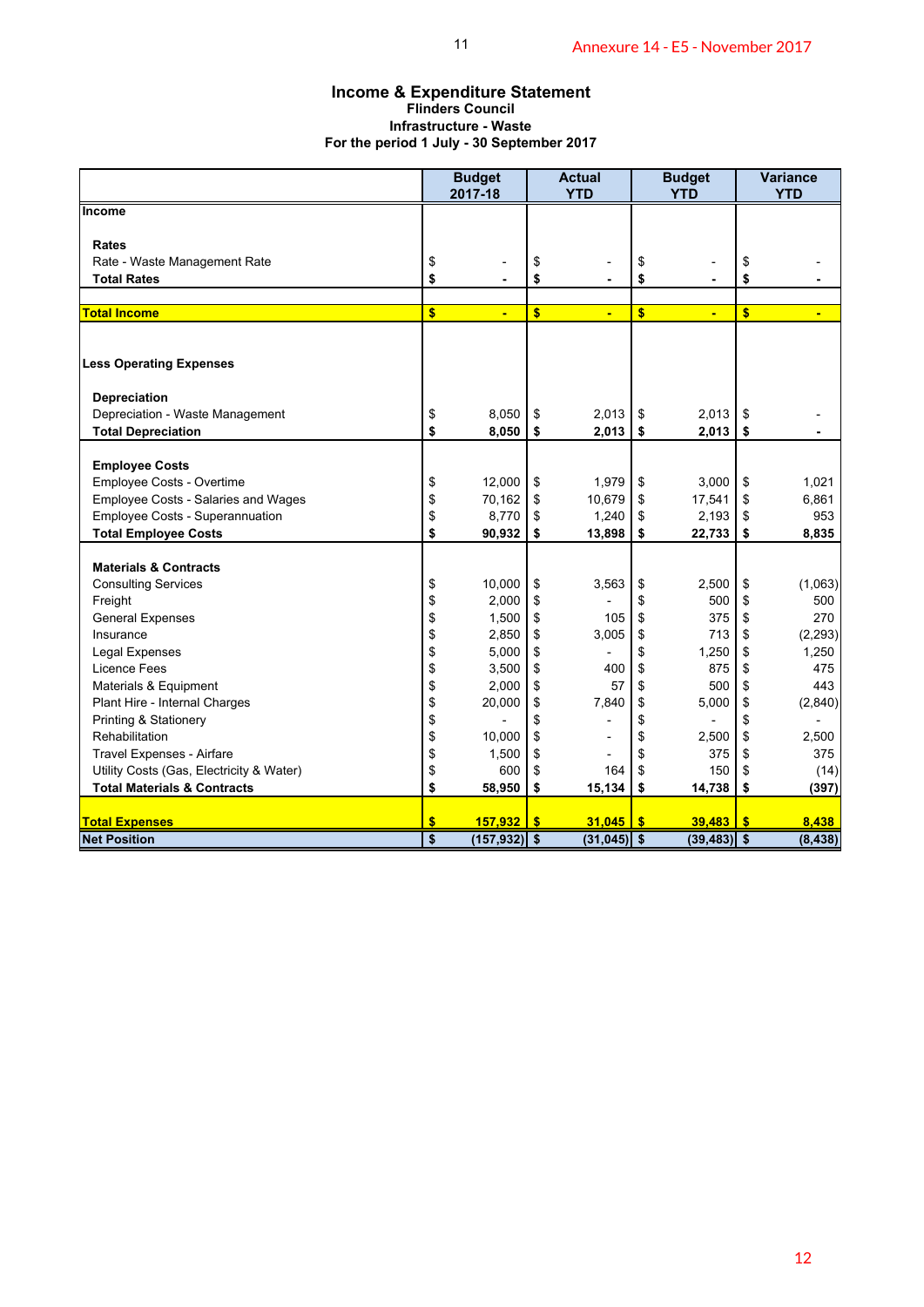### **Income & Expenditure Statement Flinders Council Infrastructure - Town Maintenance For the period 1 July - 30 September 2017**

| <b>Income &amp; Expenditure Statement</b>                              |          | 12                                                                  |          |                             |               | Annexure 14 - E5 - November 2017 |               |                               |
|------------------------------------------------------------------------|----------|---------------------------------------------------------------------|----------|-----------------------------|---------------|----------------------------------|---------------|-------------------------------|
| For the period 1 July - 30 September 2017                              |          | <b>Flinders Council</b><br><b>Infrastructure - Town Maintenance</b> |          |                             |               |                                  |               |                               |
|                                                                        |          | <b>Budget</b><br>2017-18                                            |          | <b>Actual</b><br><b>YTD</b> |               | <b>Budget</b><br><b>YTD</b>      |               | <b>Variance</b><br><b>YTD</b> |
| Income                                                                 |          |                                                                     |          |                             |               |                                  |               |                               |
|                                                                        |          |                                                                     |          |                             |               |                                  |               |                               |
| Fees & Charges<br>Flinders Art & Entertainment Centre                  | \$       |                                                                     | \$       |                             | \$            |                                  | \$            |                               |
| Halls & Recreation Facilities Hire                                     | \$       | 3,500                                                               | \$       | 833                         | \$            | 875                              | \$            | 42                            |
| <b>Cemetery Fees</b>                                                   | \$       | 32,375                                                              | \$       | 4,000                       | \$            | 8,094                            | \$            | 4,094                         |
| <b>Equipment Hire</b>                                                  | \$       | 250                                                                 | \$       | 22                          | \$            | 63                               | \$            | 41                            |
| Rental Received - Buildings                                            | \$       | 8,320                                                               | \$       |                             | \$            | 2,080                            | \$            | 2,080                         |
| <b>Staff Housing Rent</b>                                              | \$<br>\$ | 16,640                                                              | \$<br>\$ | 2,160                       | \$<br>\$      | 4,160                            | \$<br>\$      | 2,000<br>8,256                |
| Total Infrastructure Services - Fees & Charges                         |          | 61,085                                                              |          | 7,015                       |               | 15,271                           |               |                               |
| Grants                                                                 |          |                                                                     |          |                             |               |                                  |               |                               |
| Grants - Other GST Free Grants (Capital)                               | \$       | 50,000                                                              | \$       |                             | \$            | 12,500                           | \$            | 12,500                        |
| Grants - Other GST Inc. Grants (Capital)                               | \$       |                                                                     | \$       |                             | \$            |                                  | \$            |                               |
| <b>Total Operating Income</b>                                          | \$       | 111,085                                                             | \$       | 7,015                       | \$            | 27,771                           | \$            | 20,756                        |
| <b>Plus Other Income</b>                                               |          |                                                                     |          |                             |               |                                  |               |                               |
| Other Revenue - GST Free                                               | \$       | 500                                                                 | \$       | 200                         | \$            | 125                              | \$            | (75)                          |
| Other Revenue - GST Inc                                                | \$       | 500                                                                 | \$       |                             | \$            | 125                              | \$            | 125                           |
| <b>Total Other Income</b>                                              | \$       | 1,000                                                               | \$       | 200                         | \$            | 250                              | \$            | 50                            |
| <b>Total Income</b>                                                    | \$       | 112,085                                                             | \$       | 7,215                       | \$            | 28,021                           | \$            | 20,806                        |
|                                                                        |          |                                                                     |          |                             |               |                                  |               |                               |
| <b>Less Operating Expenses</b>                                         |          |                                                                     |          |                             |               |                                  |               |                               |
| <b>Depreciation</b>                                                    |          |                                                                     |          |                             |               |                                  |               |                               |
| Depreciation - Building                                                | \$       | 64,900                                                              | \$       | 16,225                      | \$            | 16,225                           | \$            |                               |
| Depreciation - Leasehold Improvements                                  | \$       | 46,580                                                              | \$       | 11,645                      | \$            | 11,645                           | \$            |                               |
| Depreciation - Plant & Equipment<br><b>Total Depreciation</b>          | \$<br>\$ | 3,500<br>114,980                                                    | \$<br>\$ | 875<br>28,745               | \$<br>\$      | 875<br>28,745                    | \$<br>\$      |                               |
|                                                                        |          |                                                                     |          |                             |               |                                  |               |                               |
| <b>Employee Costs</b>                                                  |          |                                                                     |          |                             |               |                                  |               |                               |
| Employee Costs - Overtime                                              | \$       | 500                                                                 | \$       | 254                         | \$            | 125                              | \$            | (129)                         |
| <b>Employee Costs - Allowances</b>                                     | \$       | 1,350                                                               | \$       | 200                         | \$            | 338                              | \$            | 138                           |
| Employee Costs - Salaries and Wages<br>Employee Costs - Superannuation | \$<br>\$ | 84,194<br>10,524                                                    | \$<br>\$ | 23,522<br>3,089             | \$<br>\$      | 21,049<br>2,631                  | \$<br>\$      | (2, 473)<br>(458)             |
| <b>Total Employee Costs</b>                                            | \$       | 96,568                                                              | \$       | 27,064                      | \$            | 24,142                           | \$            | (2,922)                       |
|                                                                        |          |                                                                     |          |                             |               |                                  |               |                               |
| <b>Materials &amp; Contracts</b>                                       |          |                                                                     |          |                             |               |                                  |               |                               |
| Advertising                                                            | \$       | 1,500                                                               | \$       | 299                         | \$            | 375                              | \$            | 76                            |
| Cleaning<br><b>Consutling Services</b>                                 | \$<br>\$ | 2,500                                                               | \$<br>\$ | 550<br>240                  | \$<br>\$      | 625                              | \$<br>\$      | 75<br>(240)                   |
| <b>Contractor Services</b>                                             | \$       | 55,000                                                              | \$       | 5,235                       | \$            | 13,750                           | \$            | 8,515                         |
| Freight                                                                | \$       | 1,500                                                               | \$       | 485                         | \$            | 375                              | \$            | (110)                         |
| <b>General Expenses</b>                                                | \$       | 20,000                                                              | \$       | 1,909                       | \$            | 5,000                            | \$            | 3,091                         |
| Insurance                                                              | \$       | 7,300                                                               | \$       | 6,211                       | \$            | 1,825                            | \$            | (4,386)                       |
| Materials & Equipment                                                  | \$       | 20,000                                                              | \$       | 11,975                      | \$            | 5,000                            | \$            | (6,975)                       |
| Plant Hire - Internal Charges<br><b>Printing &amp; Stationery</b>      | \$<br>\$ | 10,000                                                              | \$<br>\$ | 3,105<br>73                 | \$<br>\$      | 2,500                            | \$<br>\$      | (605)<br>(73)                 |
| Rounding                                                               | \$       | $\overline{a}$                                                      | \$       | 0                           | \$            | ÷                                | \$            | (0)                           |
| Stamp Duty                                                             | \$       |                                                                     | \$       | 57                          | \$            |                                  | \$            | (57)                          |
| Utility Costs (Gas, Electricity & Water)                               | \$       | 25,000                                                              | \$       | 4,852                       | \$            | 6,250                            | \$            | 1,398                         |
| <b>Total Materials &amp; Contracts</b>                                 | \$       | 142,800                                                             | \$       | 34,992                      | \$            | 35,700                           | \$            | 708                           |
| <b>Total Expenses</b>                                                  | \$       | 354,348                                                             | -\$      | 90,801                      | $\frac{1}{2}$ | 88,587                           | $\frac{1}{2}$ | (2, 214)                      |
| <b>Net Position</b>                                                    | \$       | $(242, 263)$ \$                                                     |          | $(83,586)$ \$               |               | $(60, 566)$ \$                   |               | 23,021                        |
|                                                                        |          |                                                                     |          |                             |               |                                  |               |                               |
|                                                                        |          |                                                                     |          |                             |               |                                  |               | 13                            |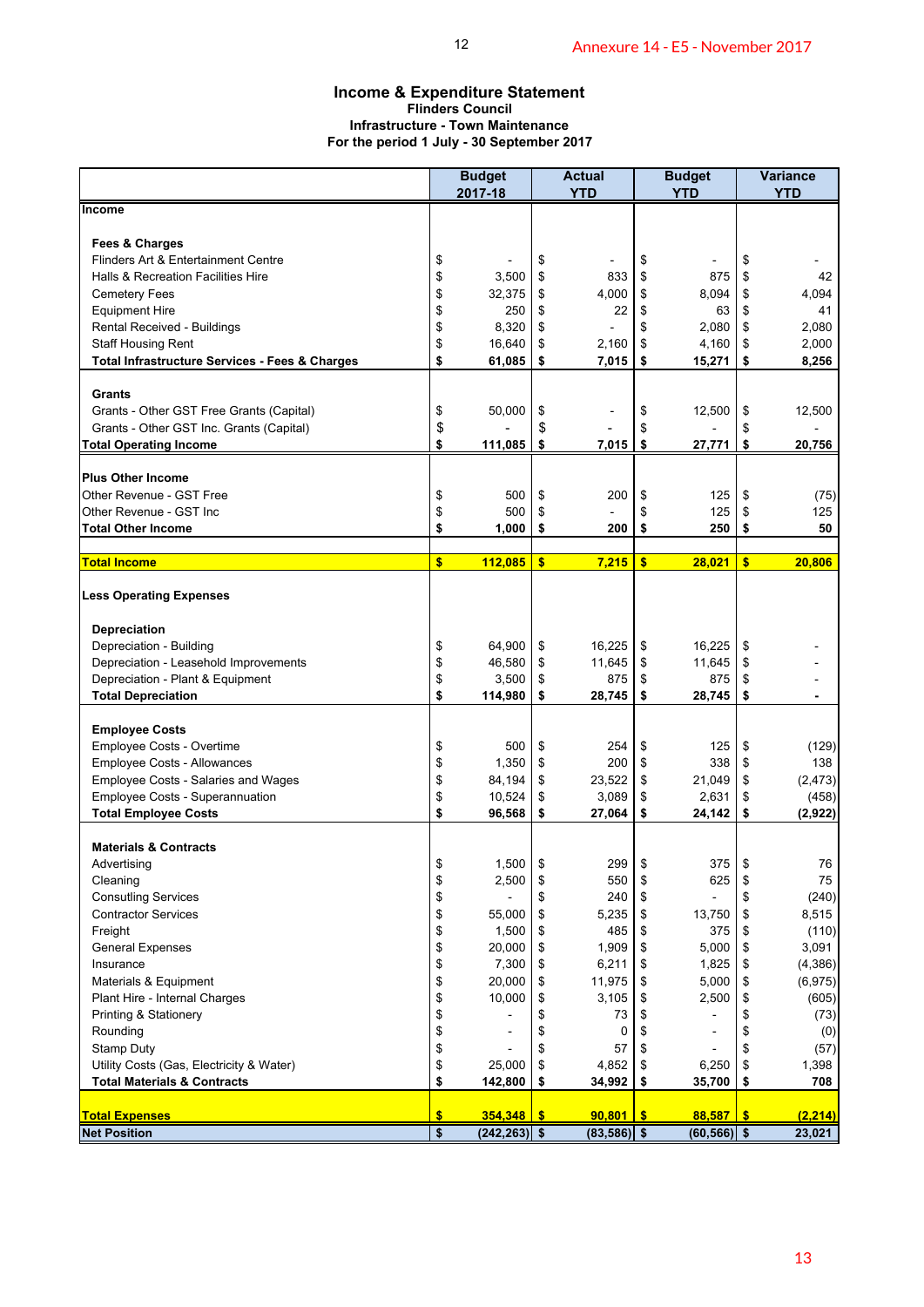### **Income & Expenditure Statement Flinders Council Infrastructure - Depot & Plant For the period 1 July - 30 September 2017**

| <b>Income &amp; Expenditure Statement</b><br><b>Flinders Council</b><br><b>Infrastructure - Depot &amp; Plant</b><br>For the period 1 July - 30 September 2017<br><b>Plus Other Income</b><br>Other Revenue - GST Free<br>\$<br>\$<br>Other Revenue - GST Inc | <b>Budget</b><br>2017-18 |           |                             |          |                          |               |                               |
|---------------------------------------------------------------------------------------------------------------------------------------------------------------------------------------------------------------------------------------------------------------|--------------------------|-----------|-----------------------------|----------|--------------------------|---------------|-------------------------------|
|                                                                                                                                                                                                                                                               |                          |           |                             |          |                          |               |                               |
|                                                                                                                                                                                                                                                               |                          |           | <b>Actual</b><br><b>YTD</b> |          | <b>Budget</b>            |               | <b>Variance</b><br><b>YTD</b> |
|                                                                                                                                                                                                                                                               |                          |           |                             |          | <b>YTD</b>               |               |                               |
|                                                                                                                                                                                                                                                               | 2,500                    | \$        | 904                         | \$       | 625                      | \$            | (279)                         |
|                                                                                                                                                                                                                                                               | 2,500                    | \$        | 2,560                       | \$       | 625                      | \$            | (1,935)                       |
| \$<br>Sale of Assets                                                                                                                                                                                                                                          |                          | \$        |                             | \$       |                          | \$            |                               |
| \$<br><b>Total Other Income</b>                                                                                                                                                                                                                               | 5,000                    | \$        | 3,464                       | \$       | 1,250                    | \$            | (2, 214)                      |
| <b>Total Income</b><br>\$                                                                                                                                                                                                                                     | 5,000                    | \$        | 3,464                       | \$       | 1,250                    | \$            | (2, 214)                      |
| <b>Less Operating Expenses</b>                                                                                                                                                                                                                                |                          |           |                             |          |                          |               |                               |
| <b>Depreciation</b>                                                                                                                                                                                                                                           |                          |           |                             |          |                          |               |                               |
| Depreciation - Building<br>\$                                                                                                                                                                                                                                 | 8,000                    | \$        | 2,000                       | \$       | 2.000                    | \$            |                               |
| \$<br>Depreciation - Plant & Equipment                                                                                                                                                                                                                        | 281,642                  | \$        | 70,411                      | \$       | 70,411                   | \$            |                               |
| \$<br><b>Total Depreciation</b>                                                                                                                                                                                                                               | 289,642                  | \$        | 72,411                      | \$       | 72,411                   | \$            |                               |
|                                                                                                                                                                                                                                                               |                          |           |                             |          |                          |               |                               |
| <b>Employee Costs</b>                                                                                                                                                                                                                                         |                          |           |                             |          |                          |               |                               |
| Employee Costs - Medical Expenses (Inc Workers Comp)<br>\$<br>\$<br>Employee Costs - Overtime                                                                                                                                                                 | 2,000                    | \$<br>\$  | 76                          | \$<br>\$ | 500                      | \$            | 424                           |
| \$<br>Employee Costs - Salaries and Wages                                                                                                                                                                                                                     | 250<br>231,534           | \$        | 49,271                      | \$       | 63<br>57,884             | \$<br>\$      | 63<br>8,613                   |
| \$<br>Employee Costs - Superannuation                                                                                                                                                                                                                         | 28,942                   | \$        | 6,728                       | \$       | 7,235                    | \$            | 507                           |
| \$<br>Employee Costs - Training, Conferences and Seminars                                                                                                                                                                                                     | 15,000                   | \$        |                             | \$       | 3,750                    | \$            | 3,750                         |
| \$<br><b>Total Employee Costs</b>                                                                                                                                                                                                                             | 277,726                  | \$        | 56,075                      | \$       | 69,431                   | \$            | 13,357                        |
|                                                                                                                                                                                                                                                               |                          |           |                             |          |                          |               |                               |
| <b>Materials &amp; Contracts</b>                                                                                                                                                                                                                              |                          |           |                             |          |                          |               |                               |
| \$<br>Advertising                                                                                                                                                                                                                                             |                          | \$        | 812                         | \$       |                          | \$            | (812)                         |
| <b>Contractor Services</b><br>\$<br>\$<br><b>Consulting Services</b>                                                                                                                                                                                          | 2,250                    | \$<br>\$  | 1,186<br>÷,                 | \$<br>\$ | 563                      | \$<br>\$      | (1, 186)<br>563               |
| \$<br>Freight                                                                                                                                                                                                                                                 | 1,500                    | \$        | 519                         | \$       | 375                      | \$            | (144)                         |
| \$<br><b>General Expenses</b>                                                                                                                                                                                                                                 | 1,000                    | \$        | 14                          | \$       | 250                      | \$            | 236                           |
| \$<br>Insurance                                                                                                                                                                                                                                               | 12,500                   | \$        | 12,622                      | \$       | 3,125                    | \$            | (9, 497)                      |
| \$<br><b>IT Expenses</b>                                                                                                                                                                                                                                      | ÷                        | \$        | 62                          | \$       | $\overline{a}$           | \$            | (62)                          |
| \$<br>License Fees                                                                                                                                                                                                                                            |                          | \$        | 450                         | \$       | $\overline{\phantom{a}}$ | \$            | (450)                         |
| Materials & Equipment<br>\$                                                                                                                                                                                                                                   | 10,000                   | \$        | 3,081                       | \$       | 2,500                    | \$            | (581)                         |
| \$<br>Plant Hire - Internal Charges                                                                                                                                                                                                                           | 10,000                   | \$        | 2,408                       | \$       | 2,500                    | \$            | 92                            |
| Printing & Stationery<br>\$                                                                                                                                                                                                                                   | 500                      | \$        | 166                         | \$       | 125                      | \$            | (41)                          |
| \$<br>Protective Clothing & Safety Equipment                                                                                                                                                                                                                  | 3,000                    | \$        | 1,162                       | \$       | 750                      | \$            | (412)                         |
| \$<br>Security & Fire Prevention                                                                                                                                                                                                                              | 600                      | \$        |                             | \$       | 150                      | \$            | 150                           |
| \$<br>Telephone & Internet<br>\$<br>Travel Expenses - Airfare                                                                                                                                                                                                 | 2,000<br>3,000           | \$<br>\$  | 395                         | \$<br>\$ | 500<br>750               | \$<br>\$      | 105<br>750                    |
| \$<br>Travel Expenses - Car Hire and Accommodation                                                                                                                                                                                                            | 1,000                    | \$        |                             | \$       | 250                      | \$            | 250                           |
| \$<br>Utility Costs (Gas, Electricity & Water)                                                                                                                                                                                                                |                          | \$        |                             | \$       |                          | \$            |                               |
| \$<br><b>Total Materials &amp; Contracts</b>                                                                                                                                                                                                                  | 47,350                   | \$        | 22,876                      | \$       | 11,838                   | \$            | (11, 039)                     |
| \$<br><b>Total Expenses</b>                                                                                                                                                                                                                                   | 614,718                  | $\bullet$ | 151,362                     | \$       | 153,679                  | $\frac{1}{2}$ | 2,318                         |
| <b>Net Position</b><br>\$                                                                                                                                                                                                                                     | $(609, 718)$ \$          |           | $(147,898)$ \$              |          | $(152, 429)$ \$          |               | (4, 532)                      |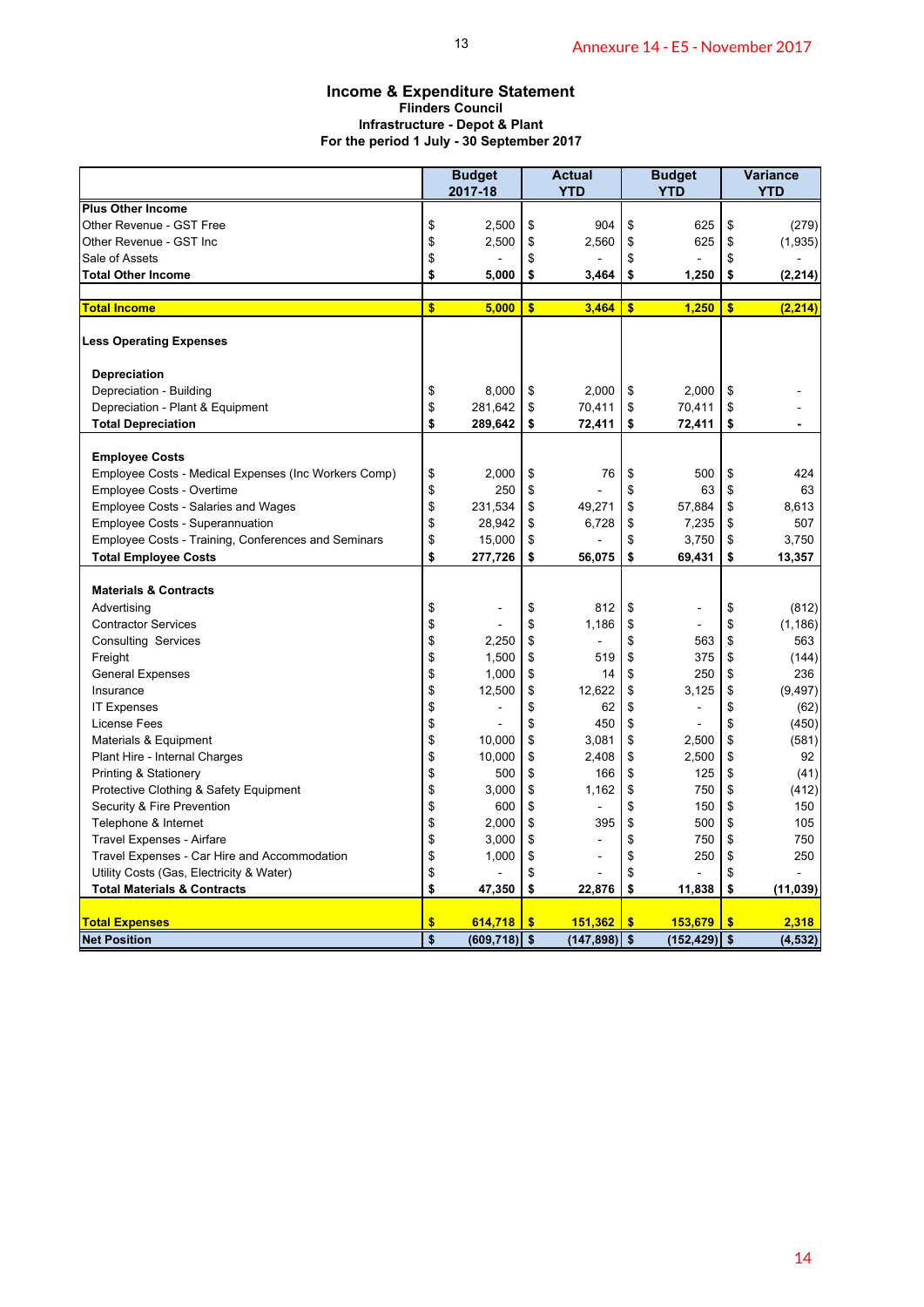### **Income & Expenditure Statement Flinders Council Infrastructure - Private Works For the period 1 July - 30 September 2017**

|                                                                  |              | 14                                                               |               |                |               | Annexure 14 - E5 - November 2017 |               |                  |
|------------------------------------------------------------------|--------------|------------------------------------------------------------------|---------------|----------------|---------------|----------------------------------|---------------|------------------|
|                                                                  |              | <b>Income &amp; Expenditure Statement</b>                        |               |                |               |                                  |               |                  |
|                                                                  |              | <b>Flinders Council</b><br><b>Infrastructure - Private Works</b> |               |                |               |                                  |               |                  |
|                                                                  |              | For the period 1 July - 30 September 2017                        |               |                |               |                                  |               |                  |
|                                                                  |              | <b>Budget</b>                                                    |               | <b>Acutal</b>  |               | <b>Budget</b>                    |               | <b>Variance</b>  |
| <b>Income</b>                                                    |              | 2017-18                                                          |               | <b>YTD</b>     |               | <b>YTD</b>                       |               | <b>YTD</b>       |
|                                                                  |              |                                                                  |               |                |               |                                  |               |                  |
| <b>Infrastructure Services - Fees &amp; Charges</b>              |              |                                                                  |               |                |               |                                  |               |                  |
| <b>DOSG Contract</b><br>#NAME?                                   | \$<br>\$     | 161,293<br>400,000                                               | \$<br>\$      | 23,929         | \$<br>\$      | 40,323<br>100,000                | \$<br>\$      | 40,323<br>76,071 |
| <b>Total Infrastructure Services - Fees &amp; Charges</b>        | \$           | 561,293                                                          | \$            | 23,929         | \$            | 140,323                          | \$            | 116,394          |
| <b>Total Income</b>                                              | $\mathbf{s}$ | 561,293                                                          | $\sqrt{2}$    | 23,929         | $\sqrt[6]{3}$ | 140,323                          | \$            | 116,394          |
|                                                                  |              |                                                                  |               |                |               |                                  |               |                  |
| <b>Less Operating Expenses</b>                                   |              |                                                                  |               |                |               |                                  |               |                  |
| <b>Employee Costs</b>                                            |              |                                                                  |               |                |               |                                  |               |                  |
| Employee Costs - Allowances                                      | \$           | 18,200                                                           | \$            | 4,410          | \$            | 4,550                            | \$            | 140              |
| Employee Costs - Overtime<br>Employee Costs - Salaries and Wages | \$<br>\$     | 500<br>70,162                                                    | \$<br>\$      | 409<br>11,364  | \$<br>\$      | 125<br>17,541                    | \$<br>\$      | (284)<br>6,177   |
| Employee Costs - Superannuation                                  | \$           | 8,770                                                            | \$            | 1,420          | \$            | 2,193                            | \$            | 772              |
| <b>Total Employee Costs</b>                                      | \$           | 97,632                                                           | \$            | 17,604         | \$            | 24,408                           | \$            | 6,804            |
|                                                                  |              |                                                                  |               |                |               |                                  |               |                  |
| <b>Materials &amp; Contracts</b>                                 |              |                                                                  |               |                |               |                                  |               |                  |
| <b>Consulting Services</b><br><b>Contractor Services</b>         | \$<br>\$     | 15,000                                                           | \$<br>\$      | 875            | \$<br>\$      | 3,750                            | \$<br>\$      | (875)<br>3,750   |
| Freight                                                          | \$           | 1,500                                                            | \$            | 385            | \$            | 375                              | \$            | (10)             |
| <b>General Expenses</b>                                          | \$           | 500                                                              | \$            | 4              | \$            | 125                              | \$            | 121              |
| Materials & Equipment                                            | \$           | 170,000                                                          | \$            | 10,665         | \$            | 42,500                           | \$            | 31,835           |
| Plant Hire - Internal Charges                                    | \$           | 40,000                                                           | \$            | 4,595          | \$            | 10,000                           | \$            | 5,405            |
| <b>Total Materials &amp; Contracts</b>                           | \$           | 227,000                                                          | \$            | 16,524         | \$            | 56,750                           | \$            | 40,226           |
| <b>Total Expenses</b>                                            | \$           | 324,632                                                          | $\sqrt[6]{3}$ | 34,127         | $\sqrt{2}$    | 81,158                           | $\frac{1}{2}$ | 47,031           |
| <b>Net Position</b>                                              | \$           | 236,661                                                          | $\sqrt{2}$    | $(10, 198)$ \$ |               | 59,165                           | \$            | 69,363           |
|                                                                  |              |                                                                  |               |                |               |                                  |               |                  |
|                                                                  |              |                                                                  |               |                |               |                                  |               | 15               |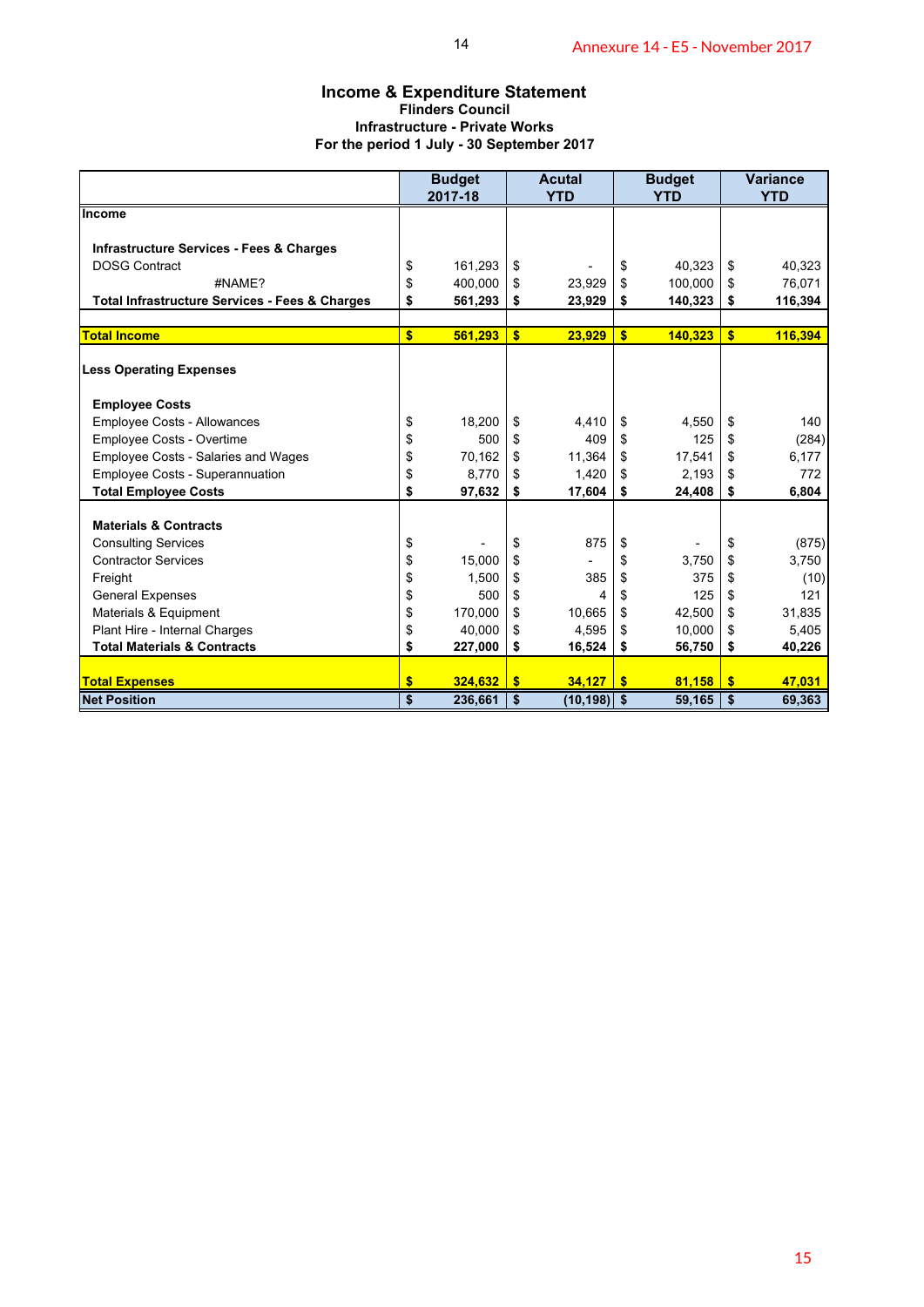### **Income & Expenditure Statement Flinders Council Development Services For the period 1 July - 30 September 2017**

| <b>Income &amp; Expenditure Statement</b><br>For the period 1 July - 30 September 2017                |                         | <b>Flinders Council</b><br><b>Development Services</b> |           |                          |               |                             |          |                        |
|-------------------------------------------------------------------------------------------------------|-------------------------|--------------------------------------------------------|-----------|--------------------------|---------------|-----------------------------|----------|------------------------|
|                                                                                                       |                         | <b>Budget</b><br>2017-18                               |           | Actual<br><b>YTD</b>     |               | <b>Budget</b><br><b>YTD</b> |          | Variance<br><b>YTD</b> |
| Income                                                                                                |                         |                                                        |           |                          |               |                             |          |                        |
| <b>Contributions &amp; Reimbursements</b>                                                             |                         |                                                        |           |                          |               |                             |          |                        |
| Public Open Space Contribution                                                                        | \$                      | 8,500                                                  | \$        |                          | \$            | 2,125                       | \$       | 2,125                  |
| <b>Total Contributions &amp; Reimbursements</b>                                                       | \$                      | 8,500                                                  | \$        |                          | \$            | 2,125                       | \$       | 2,125                  |
| Development Services - Fees & Charges                                                                 |                         |                                                        |           |                          |               |                             |          |                        |
| Animal<br>Dog Infringements                                                                           | \$                      | 500                                                    | \$        |                          | \$            | 125                         | \$       | 125                    |
| Dog Registration Fees                                                                                 | \$                      | 6,100                                                  | \$        | 1,205                    | \$            | 1,525                       | \$       | 320                    |
|                                                                                                       | \$                      | 6,600                                                  | \$        | 1,205                    | \$            | 1,650                       | \$       | 445                    |
| Planning                                                                                              |                         |                                                        |           |                          |               |                             |          |                        |
| Ammendment to Planning Permits<br>Development Application Fees                                        | \$<br>\$                | 500<br>10,000                                          | \$<br>\$  | 2,550                    | \$<br>\$      | 125<br>2,500                | \$<br>\$ | 125<br>(50)            |
| Planning - Advertising Fee                                                                            | \$                      | 12,875                                                 | \$        | 3,394                    | \$            | 3,219                       | \$       | (175)                  |
| <b>Subdivision Fees</b>                                                                               | \$                      | 5,000                                                  | \$        |                          | \$            | 1,250                       | \$       | 1,250                  |
|                                                                                                       | \$                      | 28,375                                                 | \$        | 5,944                    | \$            | 7,094                       | \$       | 1,150                  |
| <b>Building</b>                                                                                       | \$                      | 1,500                                                  | \$        | 20                       | \$            | 375                         | \$       | 355                    |
| B.C.I. Training Levy<br><b>Building Fees</b>                                                          | \$                      | 12,500                                                 | \$        | 1,650                    | \$            | 3,125                       | \$       | 1,475                  |
| <b>Building Inspections</b>                                                                           | \$                      |                                                        | \$        | $\overline{\phantom{a}}$ | \$            | $\overline{a}$              | \$       |                        |
| <b>Building Levy (Justice Dept)</b>                                                                   | \$                      | 1,000                                                  | \$        | 388                      | \$            | 250                         | \$       | (138)                  |
| <b>Permit Authority Fees</b>                                                                          | \$                      | 5,000                                                  | \$        | 400                      | \$            | 1,250                       | \$       | 850                    |
| <b>Plumbing Fees</b>                                                                                  | \$                      | 10,000                                                 | \$<br>\$  | 1,540                    | \$            | 2,500                       | \$       | 960                    |
| Special Plumbing Fees (moved to Environmental Health)                                                 | \$<br>\$                | 30,000                                                 | \$        | 3,998                    | \$<br>\$      | 7,500                       | \$<br>\$ | 3,502                  |
| <b>Environmental Health</b>                                                                           |                         |                                                        |           |                          |               |                             |          |                        |
| <b>Food Premises Registrations</b>                                                                    | \$                      | 5,500                                                  | \$        | 4,357                    | \$            | 1,375                       | \$       | (2,982)                |
| Special Plumbing Fees (moved from Building)                                                           | \$                      | 1,500                                                  | \$        |                          | \$            | 375                         | \$       | 375                    |
| <b>Total Development Services - Fees &amp; Charges</b>                                                | \$<br>\$                | 7,000<br>71,975                                        | \$<br>\$  | 4,357<br>15,503          | \$<br>\$      | 1,750<br>17,994             | \$<br>\$ | (2,607)<br>2,491       |
|                                                                                                       |                         |                                                        |           |                          |               |                             |          |                        |
| <b>Plus Other Income</b>                                                                              |                         |                                                        |           |                          |               |                             |          |                        |
| Other Revenue - GST Free                                                                              | \$                      | 1,000                                                  | \$        | 408                      | \$            | 250                         | \$       | (158)                  |
| Other Revenue - GST Inc<br><b>Total Other Income</b>                                                  | \$<br>\$                | 1,000<br>2,000                                         | \$<br>\$  | 318<br>726               | \$<br>\$      | 250<br>500                  | \$<br>\$ | (68)<br>(226)          |
|                                                                                                       |                         |                                                        |           |                          |               |                             |          |                        |
| <b>Total Income</b>                                                                                   | $\mathbf{s}$            | $82,475$ \$                                            |           | 16.230                   | $\frac{1}{2}$ | $20,619$ \$                 |          | 4,389                  |
| <b>Less Operating Expenses</b>                                                                        |                         |                                                        |           |                          |               |                             |          |                        |
| <b>Employee Costs</b>                                                                                 |                         |                                                        |           |                          |               |                             |          |                        |
| <b>Employee Costs - Allowances</b>                                                                    | \$                      |                                                        | \$        |                          | \$            |                             | \$       |                        |
| Employee Costs - Salaries and Wages                                                                   | \$                      | 110,674                                                | \$        | 19,683                   | \$            | 27,669                      | \$       | 7,986                  |
| Employee Costs - Superannuation                                                                       | \$                      | 13,834                                                 | \$        | 2,399                    | \$            | 3,459                       | \$       | 1,060                  |
| Employee Costs - Training, Conferences and Seminars<br>Employee Costs - Uniform & Protective Clothing | \$<br>\$                | 2,000<br>300                                           | \$<br>\$  | 500                      | \$<br>\$      | 500<br>75                   | \$<br>\$ | 75                     |
| <b>Total Employee Costs</b>                                                                           | \$                      | 126,808                                                | \$        | 22,582                   | \$            | 31,702                      | \$       | 9,120                  |
|                                                                                                       |                         |                                                        |           |                          |               |                             |          |                        |
| <b>Materials &amp; Contracts</b>                                                                      |                         |                                                        |           |                          |               |                             |          | 451                    |
| Advertising<br>Analysis and Environmental Sampling Fees                                               | \$<br>\$                | 12,875<br>500                                          | \$<br>\$  | 2,768<br>370             | \$<br>\$      | 3,219<br>125                | \$<br>\$ | (245)                  |
| <b>Consulting Services</b>                                                                            | \$                      | 96,500                                                 | \$        | 24,344                   | \$            | 24,125                      | \$       | (219)                  |
| Freight                                                                                               | \$                      | 300                                                    | \$        | 35                       | \$            | 75                          | \$       | 40                     |
| <b>General Expenses</b>                                                                               | \$                      | 2,000                                                  | \$        | 355                      | \$            | 500                         | \$       | 145                    |
| <b>Immunisation Costs</b>                                                                             | \$                      | 500                                                    | \$        |                          | \$            | 125                         | \$       | 125                    |
| Insurance<br><b>IT Expenses</b>                                                                       | \$<br>\$                | 1,245<br>1,000                                         | \$<br>\$  | 1,503<br>93              | \$<br>\$      | 311<br>250                  | \$<br>\$ | (1, 191)<br>157        |
| Materials & Equipment                                                                                 | \$                      | 250                                                    | \$        | 108                      | \$            | 63                          | \$       | (46)                   |
| Plant Hire - Internal Charges                                                                         | \$                      | 3,100                                                  | \$        | 773                      | \$            | 775                         | \$       | 2                      |
| Postage                                                                                               | \$                      | 200                                                    | \$        | 37                       | \$            | 50                          | \$       | 13                     |
| Printing & Stationery                                                                                 | \$                      | 200                                                    | \$        | 9                        | \$            | 50                          | \$       | 41                     |
| Subscriptions/Publications<br>Telephone & Internet                                                    | \$<br>\$                | 1,500<br>2,050                                         | \$<br>\$  | 3,579<br>531             | \$<br>\$      | 375<br>513                  | \$<br>\$ | (3,204)<br>(19)        |
| Travel Expenses - Airfare                                                                             | \$                      | 11,840                                                 | \$        | 336                      | \$            | 2,960                       | \$       | 2,624                  |
| Travel Expenses - Car Hire and Accommodation                                                          | \$                      | 3,500                                                  | \$        | 256                      | \$            | 875                         | \$       | 619                    |
| <b>Total Materials &amp; Contracts</b>                                                                | \$                      | 137,560                                                | \$        | 35,095                   | \$            | 34,390                      | \$       | (705)                  |
| <b>Total Expenses</b>                                                                                 | $\overline{\mathbf{s}}$ | 264,368                                                | $\bullet$ | 57,676                   | \$            | $66,092$ \$                 |          | 8,416                  |
| <b>Net Position</b>                                                                                   | \$                      | $(181, 893)$ \$                                        |           | $(41, 447)$ \$           |               | $(45, 473)$ \$              |          | (4, 027)               |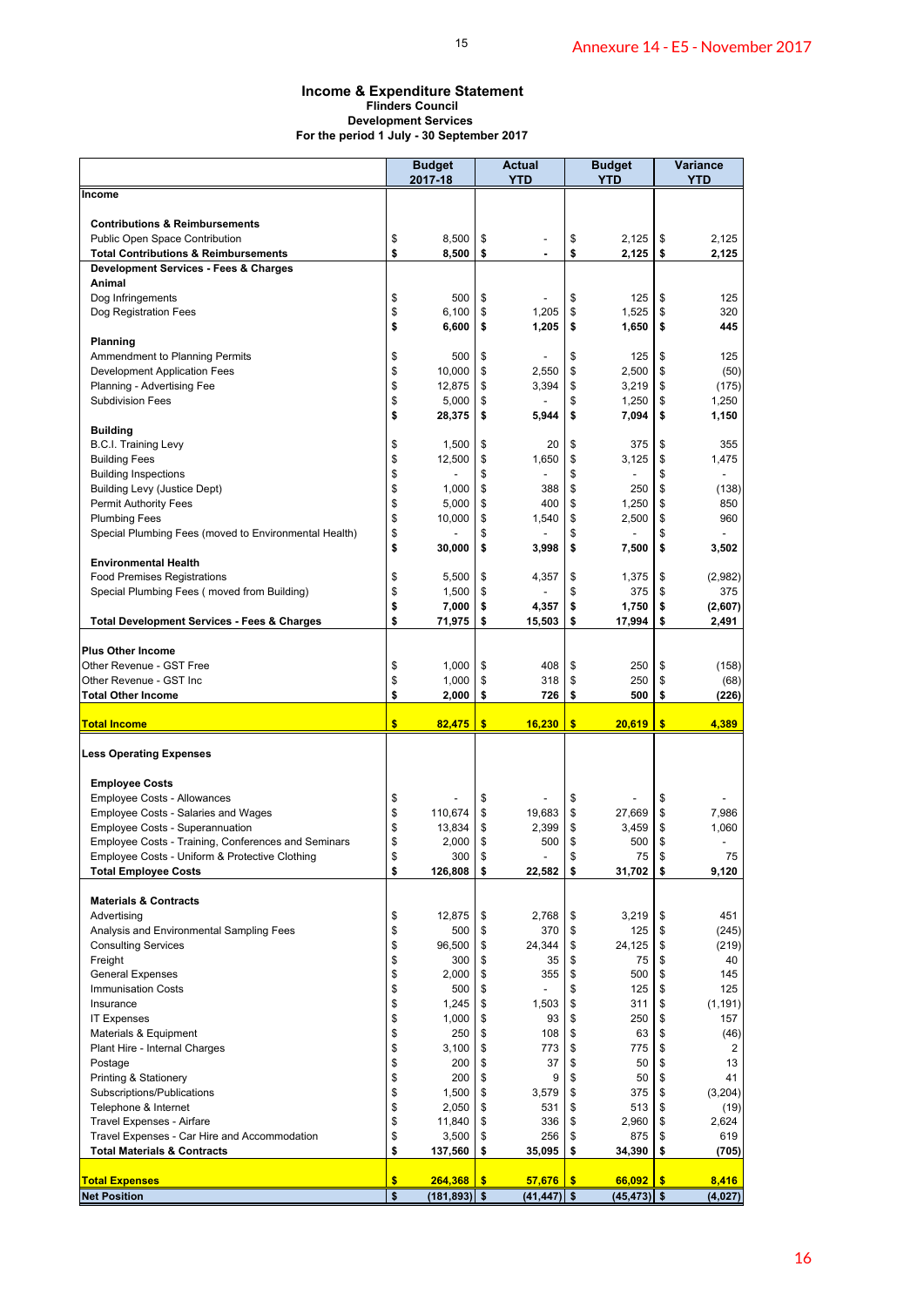### **Income & Expenditure Statement Flinders Council Development Services - Strategic Planning For the period 1 July - 30 September 2017**

| <b>Income &amp; Expenditure Statement</b>                                                     |           | 16                              |            |                               |                            | Annexure 14 - E5 - November 2017 |                            |                               |
|-----------------------------------------------------------------------------------------------|-----------|---------------------------------|------------|-------------------------------|----------------------------|----------------------------------|----------------------------|-------------------------------|
| <b>Development Services - Strategic Planning</b><br>For the period 1 July - 30 September 2017 |           | <b>Flinders Council</b>         |            |                               |                            |                                  |                            |                               |
|                                                                                               |           | <b>Budget</b><br>2017-18        |            | <b>Actual</b><br><b>YTD</b>   |                            | <b>Budget</b><br><b>YTD</b>      |                            | <b>Variance</b><br><b>YTD</b> |
| Income                                                                                        |           |                                 |            |                               |                            |                                  |                            |                               |
| Grants - Operational GST Free<br><b>Total Income</b>                                          | $\bullet$ | ÷                               | $\sqrt{2}$ | ä,                            | $\sqrt{2}$                 |                                  | $\sqrt{2}$                 |                               |
| <b>Less Operating Expenses</b>                                                                |           |                                 |            |                               |                            |                                  |                            |                               |
| <b>Employee Costs</b>                                                                         |           |                                 |            |                               |                            |                                  |                            |                               |
| Employee Costs - Salaries and Wages                                                           | \$        | 82,504                          | \$         | 16,092                        | \$                         | 20,626                           | \$                         | 4,534                         |
| Employee Costs - Superannuation<br>Employee Costs - Training, Conferences and Seminars        | \$<br>\$  | 10,313<br>500                   | \$<br>\$   | 2,011<br>$\frac{1}{2}$        | \$<br>\$                   | 2,578<br>125                     | \$<br>\$                   | 567<br>125                    |
| Employee Costs - Uniform                                                                      | \$        |                                 | \$         |                               | \$                         |                                  | \$                         |                               |
| <b>Total Employee Costs</b>                                                                   | \$        | 93,317                          | \$         | 18,103                        | \$                         | 23,329                           | \$                         | 5,226                         |
| <b>Materials &amp; Contracts</b>                                                              |           |                                 |            |                               |                            |                                  |                            |                               |
| <b>Consulting Services</b>                                                                    | \$        | 5,000                           | \$         | $\overline{\phantom{a}}$      | \$                         | 1,250                            | \$                         | 1,250                         |
| <b>General Expenses</b>                                                                       | \$        | 500                             | \$         |                               | \$                         | 125                              | \$                         | 125                           |
| <b>IT Expenses</b><br>Planning Scheme Expenses                                                | \$<br>\$  | 5,000                           | \$<br>\$   | 155<br>-                      | $\pmb{\mathfrak{P}}$<br>\$ | 1,250                            | \$<br>$\pmb{\mathfrak{S}}$ | (155)<br>1,250                |
| Printing & Stationery                                                                         | \$        | 500                             | \$         | 13                            | \$                         | 125                              | \$                         | 112                           |
| Telephone & Internet                                                                          | \$        | 1,560                           | \$         | 251                           | \$                         | 390                              | \$                         | 139                           |
| Travel Expenses - Airfare                                                                     | \$        | 7,500                           | \$         | $\overline{\phantom{0}}$      | \$                         | 1,875                            | \$                         | 1,875                         |
| Travel Expenses - Car Hire and Accommodation<br><b>Total Materials &amp; Contracts</b>        | \$<br>\$  | 6,800<br>26,860                 | \$<br>\$   | 915<br>1,333                  | \$<br>\$                   | 1,700<br>6,715                   | \$<br>\$                   | 785<br>5,382                  |
|                                                                                               |           |                                 |            |                               |                            |                                  |                            |                               |
| <b>Total Expenses</b><br><b>Net Position</b>                                                  | \$<br>\$  | $120,177$ \$<br>$(120, 177)$ \$ |            | $19,436$ \$<br>$(19, 436)$ \$ |                            | $30,044$ \$<br>$(30,044)$ \$     |                            | 10,608<br>(10, 608)           |
|                                                                                               |           |                                 |            |                               |                            |                                  |                            |                               |
|                                                                                               |           |                                 |            |                               |                            |                                  |                            | 17                            |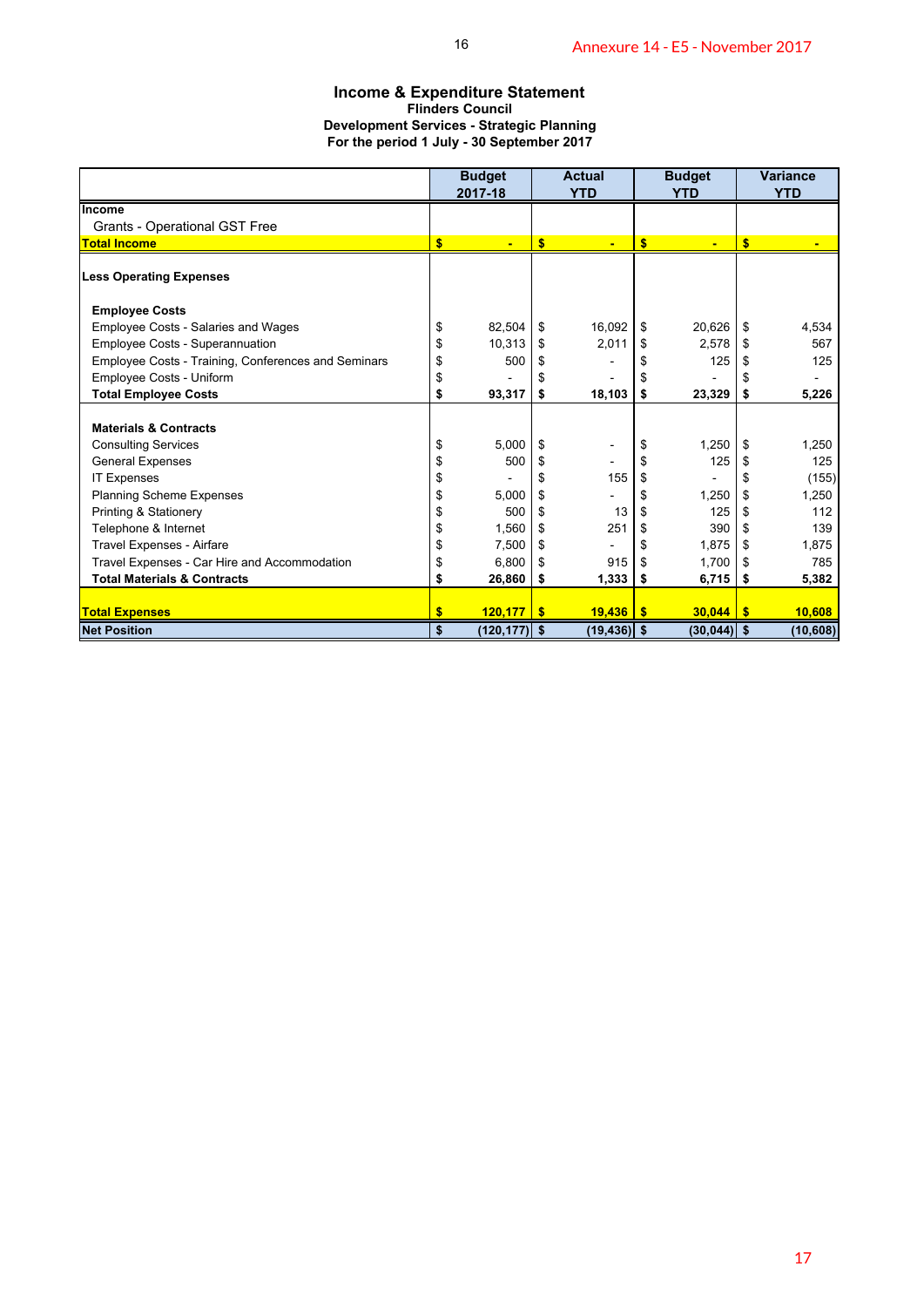### **Income & Expenditure Statement Flinders Council Community & Ec Development For the period 1 July - 30 September 2017**

| Income & Expenditure Statement<br>For the period 1 July - 30 September 2017    |              | <b>Flinders Council</b><br><b>Community &amp; Ec Development</b> |                         |                             |          |                             |                         |                               |
|--------------------------------------------------------------------------------|--------------|------------------------------------------------------------------|-------------------------|-----------------------------|----------|-----------------------------|-------------------------|-------------------------------|
|                                                                                |              | <b>Budget</b><br>2017-18                                         |                         | <b>Actual</b><br><b>YTD</b> |          | <b>Budget</b><br><b>YTD</b> |                         | <b>Variance</b><br><b>YTD</b> |
| <b>Income</b>                                                                  |              |                                                                  |                         |                             |          |                             |                         |                               |
|                                                                                |              |                                                                  |                         |                             |          |                             |                         |                               |
| <b>Contributions &amp; Reimbursements</b>                                      |              |                                                                  |                         |                             |          |                             |                         |                               |
| Youth Program Contributions<br><b>Total Contributions &amp; Reimbursements</b> | \$<br>\$     | 2,000<br>2,000                                                   | \$<br>\$                |                             | \$<br>\$ | 500<br>500                  | \$<br>\$                | 500<br>500                    |
|                                                                                |              |                                                                  |                         |                             |          |                             |                         |                               |
| Grants                                                                         |              |                                                                  |                         |                             |          |                             |                         |                               |
| Grants - Operational GST Free                                                  | \$           |                                                                  | \$                      |                             | \$       |                             | \$                      |                               |
| Grants - Operational GST Inc                                                   | \$           | 106,696                                                          | \$                      | 53,348                      | \$       | 26,674                      | \$                      | (26, 674)                     |
| <b>Total Grants</b>                                                            | \$           | 106,696                                                          | \$                      | 53,348                      | \$       | 26,674                      | \$                      | (26, 674)                     |
| <b>Total Operating Income</b>                                                  | \$           | 108,696                                                          | \$                      | 53,348                      | \$       | 27,174                      | \$                      | (26, 174)                     |
|                                                                                |              |                                                                  |                         |                             |          |                             |                         |                               |
| <b>Plus Other Income</b><br>Other Revenue - GST Inc                            |              | 500                                                              |                         |                             |          | 125                         |                         | 125                           |
| Other Revenue - GST Free                                                       | \$<br>\$     | 500                                                              | \$<br>\$                |                             | \$<br>\$ | 125                         | \$<br>\$                | 125                           |
| <b>Total Other Income</b>                                                      | \$           | 1,000                                                            | \$                      | $\blacksquare$              | \$       | 250                         | \$                      | 250                           |
|                                                                                |              |                                                                  |                         |                             |          |                             |                         |                               |
| <b>Total Income</b>                                                            | $\mathbf{s}$ | 109,696                                                          | $\overline{\mathbf{s}}$ | 53,348                      | \$       | 27,424                      | $\overline{\mathbf{s}}$ | (25, 924)                     |
| <b>Less Operating Expenses</b>                                                 |              |                                                                  |                         |                             |          |                             |                         |                               |
| <b>Employee Costs</b>                                                          |              |                                                                  |                         |                             |          |                             |                         |                               |
| Employee Costs - Allowances                                                    | \$           |                                                                  | \$                      | 760                         | \$       |                             | \$                      | (760)                         |
| Employee Costs - Medical Expenses (Inc Workers Comp)                           | \$           | 300                                                              | \$                      |                             | \$       | 75                          | \$                      | 75                            |
| Employee Costs - Overtime                                                      | \$           | 5,000                                                            | \$                      | 498                         | \$       | 1,250                       | \$                      | 752                           |
| Employee Costs - Salaries and Wages                                            | \$           | 164,332                                                          | \$                      | 27,172                      | \$       | 41,083                      | \$                      | 13,911                        |
| Employee Costs - Superannuation                                                | \$           | 19,695                                                           | \$                      | 3,428                       | \$       | 4,924                       | \$                      | 1,496                         |
| Employee Costs - Training, Conferences and Seminars                            | \$           | 5,000                                                            | \$                      |                             | \$       | 1,250                       | \$                      | 1,250                         |
| Employee Costs - Uniform                                                       | \$           | 900                                                              | \$                      | 31,858                      | \$       | 225                         | \$                      | 225                           |
| <b>Total Employee Costs</b>                                                    | \$           | 195,227                                                          | \$                      |                             | \$       | 48,807                      | \$                      | 16,949                        |
| <b>Materials &amp; Contracts</b>                                               |              |                                                                  |                         |                             |          |                             |                         |                               |
| <b>Audit Fees</b>                                                              | \$           | 300                                                              | \$                      |                             | \$       | 75                          | \$                      | 75                            |
| <b>Consulting Services</b>                                                     | \$           | 55,000                                                           | \$                      | 9,219                       | \$       | 13,750                      | \$                      | 4,531                         |
| Events & Marketing                                                             | \$           | 44,000                                                           | \$                      | 45,275                      | \$       | 11,000                      | \$                      | (34, 275)                     |
| Fert Isle Forum                                                                | \$           | 6,700                                                            | \$                      |                             | \$       | 1,675                       | \$                      | 1,675                         |
| <b>Furneaux Island Festival</b><br><b>Community Events</b>                     | \$           | 25,000<br>7,500                                                  | \$<br>\$                | $\overline{a}$<br>131       | \$<br>\$ | 6,250<br>1,875              | \$                      | 6,250<br>1,744                |
| <b>Community Development Programs</b>                                          | \$<br>\$     | 14,500                                                           | \$                      |                             | \$       | 3,625                       | \$<br>\$                | 3,625                         |
| School Holiday Programs                                                        | \$           | 10,000                                                           | \$                      | 2,575                       | \$       | 2,500                       | \$                      | (75)                          |
| Freight                                                                        | \$           | 500                                                              | \$                      | 297                         | \$       | 125                         | \$                      | (172)                         |
| <b>General Expenses</b>                                                        | \$           | 5,000                                                            | \$                      | 989                         | \$       | 1,250                       | \$                      | 261                           |
| <b>IT Expenses</b>                                                             | \$           |                                                                  | \$                      | 1,539                       | \$       | $\overline{a}$              | \$                      | (1, 539)                      |
| Materials & Equipment                                                          | \$           | 1,000                                                            | \$                      | 56                          | \$       | 250                         | \$                      | 194                           |
| Plant Hire - Internal Charges                                                  | \$           | 1,500                                                            | \$                      | 258                         | \$       | 375                         | \$                      | 117                           |
| Postage                                                                        | \$           | 600                                                              | \$                      | 189                         | \$       | 150                         | \$                      | (39)                          |
| Printing & Stationery                                                          | \$<br>\$     | 500                                                              | \$<br>\$                | 219<br>290                  | \$<br>\$ | 125<br>1,299                | \$<br>\$                | (94)<br>1,009                 |
| Telephone & Internet<br>Travel Expenses - Airfare                              | \$           | 5,196<br>6,000                                                   | \$                      | 1,296                       | \$       | 1,500                       | \$                      | 204                           |
| Travel Expenses - Car Hire and Accommodation                                   | \$           | 3,500                                                            | \$                      |                             | \$       | 875                         | \$                      | 875                           |
| <b>Total Materials &amp; Contracts</b>                                         | \$           | 186,796                                                          | \$                      | 62,332                      | \$       | 46,699                      | \$                      | (15, 633)                     |
| <b>Total Expenses</b>                                                          | \$           | 382,023                                                          | $\frac{1}{2}$           | $94,190$ \$                 |          | 95,506                      | $\sqrt{3}$              | 1,316                         |
| <b>Net Position</b>                                                            | \$           | $(272, 327)$ \$                                                  |                         | $(40, 842)$ \$              |          | $(68,082)$ \$               |                         | (27, 240)                     |
|                                                                                |              |                                                                  |                         |                             |          |                             |                         |                               |
|                                                                                |              |                                                                  |                         |                             |          |                             |                         | 18                            |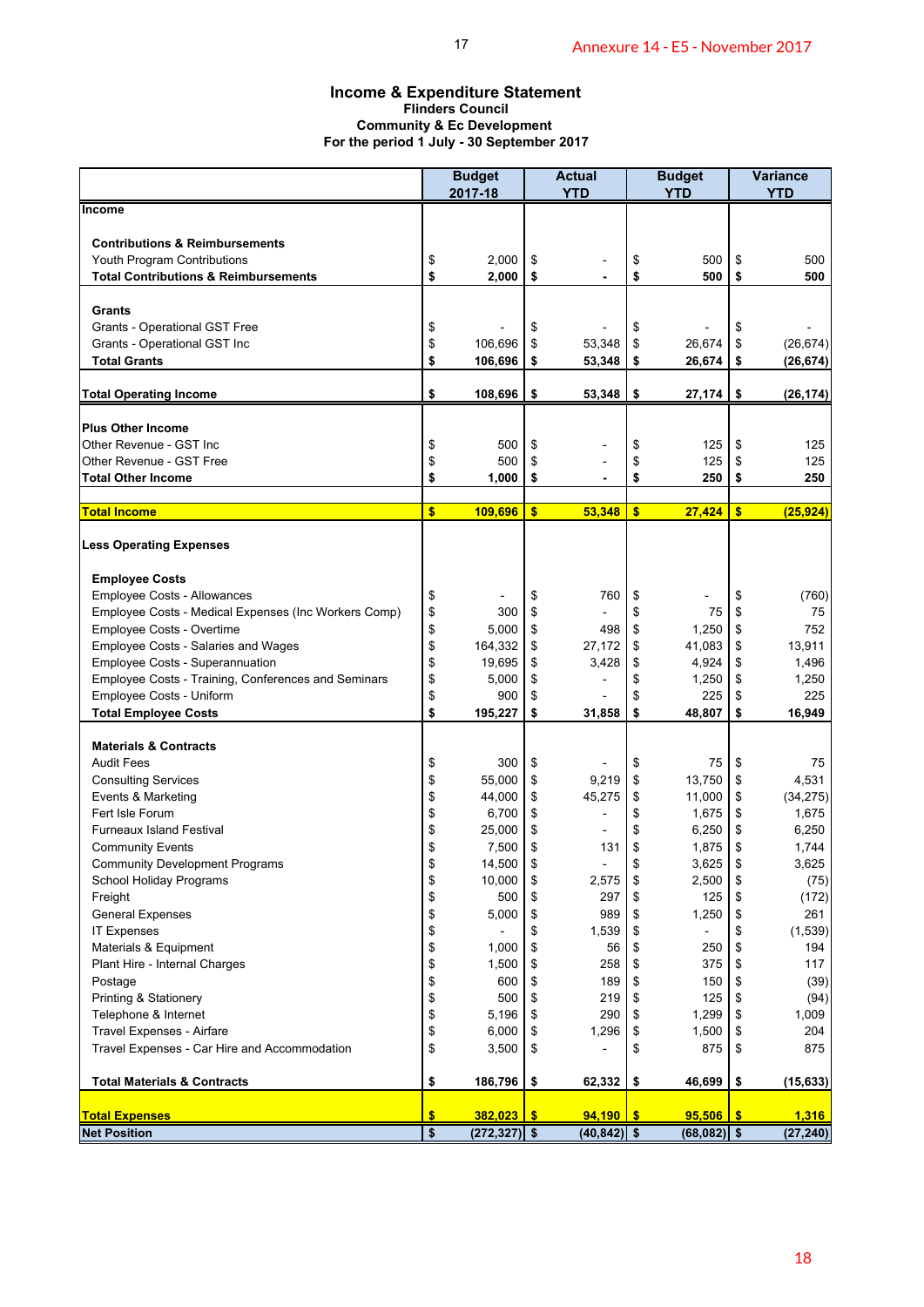### **Income & Expenditure Statement Flinders Council SES & EM For the period 1 July - 30 September 2017**

| <b>Income &amp; Expenditure Statement</b><br>For the period 1 July - 30 September 2017 |          | 18<br><b>Flinders Council</b><br><b>SES &amp; EM</b> |                         |                                  |               | Annexure 14 - E5 - November 2017 |                         |                               |
|----------------------------------------------------------------------------------------|----------|------------------------------------------------------|-------------------------|----------------------------------|---------------|----------------------------------|-------------------------|-------------------------------|
|                                                                                        |          | <b>Budget</b><br>2017-18                             |                         | <b>Actual</b><br><b>YTD</b>      |               | <b>Budget</b><br><b>YTD</b>      |                         | <b>Variance</b><br><b>YTD</b> |
| Income                                                                                 |          |                                                      |                         |                                  |               |                                  |                         |                               |
| <b>SES &amp; Emergency Management</b>                                                  |          |                                                      |                         |                                  |               |                                  |                         |                               |
| SES Contributions - MAIB Refunds                                                       | \$<br>\$ | 275<br>275                                           | \$<br>\$                | -                                | \$<br>\$      | 69<br>69                         | \$<br>\$                | 69<br>69                      |
| <b>SES &amp; Emergency Management</b>                                                  |          |                                                      |                         |                                  |               |                                  |                         |                               |
| <b>Total Income</b>                                                                    | \$       | 275                                                  | $\overline{\mathbf{s}}$ | $\blacksquare$                   | \$            | 69                               | $\overline{\mathbf{S}}$ | 69                            |
| <b>Less Operating Expenses</b>                                                         |          |                                                      |                         |                                  |               |                                  |                         |                               |
| <b>Employee Costs</b>                                                                  |          |                                                      |                         |                                  |               |                                  |                         |                               |
| Employee Costs - Salaries and Wages                                                    | \$       | 7,500<br>938                                         | \$                      |                                  | \$            | 1,875<br>234                     | \$                      | 1,875<br>234                  |
| Employee Costs - Superannuation<br><b>Total Employee Costs</b>                         | \$<br>\$ | 8,438                                                | \$<br>\$                | $\overline{a}$<br>$\blacksquare$ | \$<br>\$      | 2,109                            | \$<br>\$                | 2,109                         |
|                                                                                        |          |                                                      |                         |                                  |               |                                  |                         |                               |
| <b>Materials &amp; Contracts</b>                                                       | \$       | 1,200                                                | \$                      | 967                              |               | 300                              |                         |                               |
| Freight<br><b>General Expenses</b>                                                     | \$       | 1,000                                                | \$                      |                                  | \$<br>\$      | 250                              | \$<br>\$                | (667)<br>250                  |
| Insurance                                                                              | \$       | 316                                                  | \$                      | 301                              | \$            | 79                               | \$                      | (222)                         |
| Licence Fee                                                                            | \$       | 50                                                   | \$                      |                                  | \$            | 13                               | \$                      | 13                            |
| Materials & Equipment                                                                  | \$       | 500                                                  | \$                      | 526                              | \$            | 125                              | \$                      | (401)                         |
| Minor Plant Purchase                                                                   | \$       | 1,450                                                | \$                      | $\overline{\phantom{0}}$         | \$            | 363                              | \$                      | 363                           |
| <b>SES MAIB Related Expenses</b>                                                       | \$<br>\$ | 275<br>1,200                                         | \$<br>\$                | $\overline{\phantom{a}}$<br>673  | \$<br>\$      | 69<br>300                        | \$                      | 69                            |
| Travel Expenses - Airfare<br>Travel Expenses - Car Hire and Accommodation              | \$       | 1,000                                                | \$                      | $\overline{a}$                   | \$            | 250                              | \$<br>\$                | (373)<br>250                  |
| <b>Total Materials &amp; Contracts</b>                                                 | \$       | 6,991                                                | \$                      | 2,467                            | \$            | 1,748                            | \$                      | (719)                         |
|                                                                                        |          |                                                      |                         |                                  |               |                                  |                         |                               |
| <b>Total Expenses</b><br><b>Net Position</b>                                           | \$<br>\$ | $15,429$ \$<br>$(15, 154)$ \$                        |                         | 2,467<br>$(2, 467)$ \$           | $\frac{1}{2}$ | 3,857<br>$(3,788)$ \$            | $\frac{1}{2}$           | 1,390<br>(1, 321)             |
|                                                                                        |          |                                                      |                         |                                  |               |                                  |                         |                               |
|                                                                                        |          |                                                      |                         |                                  |               |                                  |                         | 19                            |